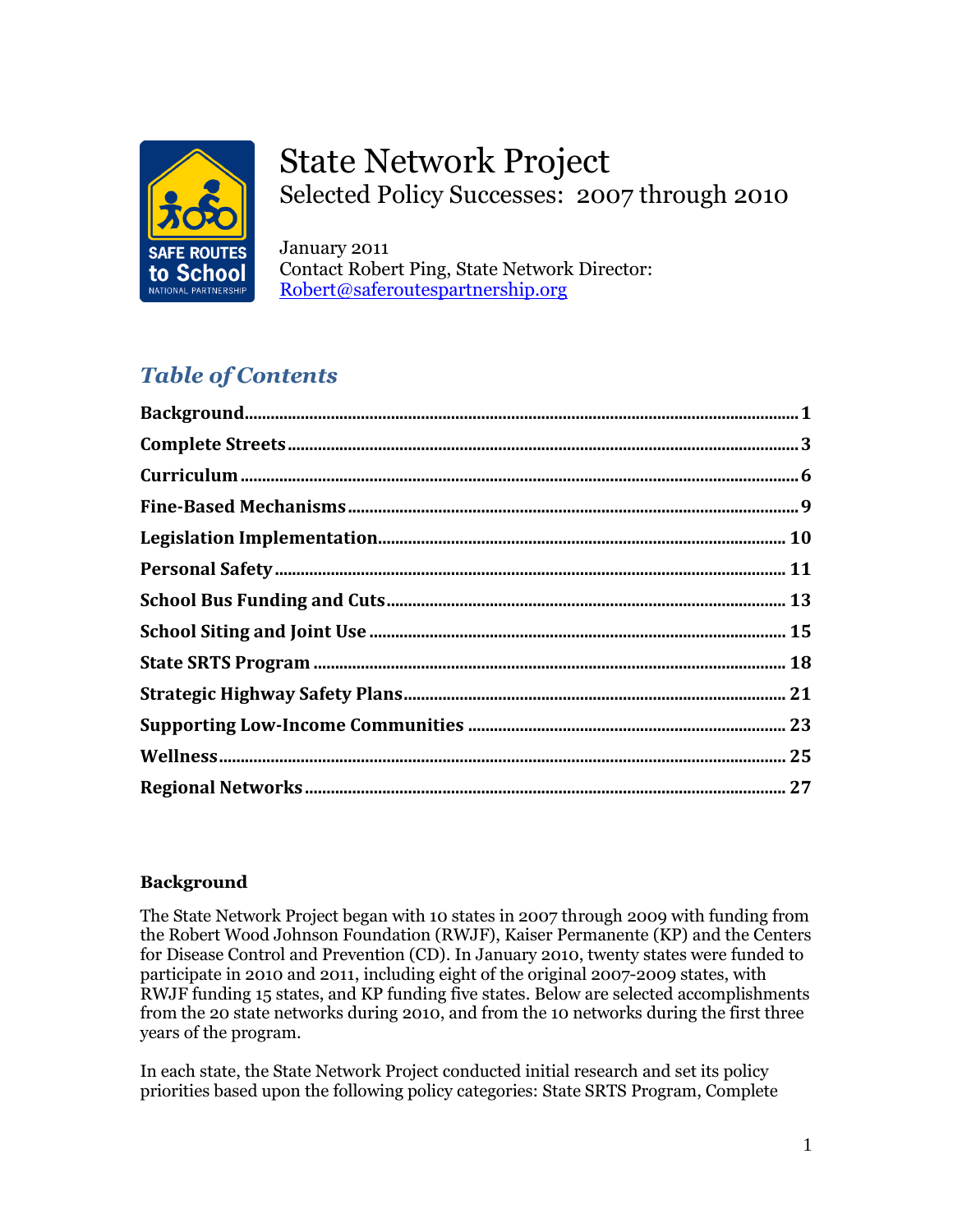Streets, School Siting, Personal Safety, Low-Income Communities, Statewide Curriculum and Education, Strategic Highway Safety Plan, Implementation of SRTS-Related Legislation, School Bus Funding, School Wellness Policies, and Fine-Based Funding Mechanisms.

Collectively, the 20 state networks are engaging more than 600 partner organizations and agencies as active participants. The networks set different priorities in their Action Plans based on the unique policy opportunities and challenges in each state, and choose approaches suitable to the state"s situation. Networks build productive relationships with state Safe Routes to School (SRTS) coordinators and assisted state Departments of Transportation (DOTs) in creating and running efficient Safe Routes to School programs through building partnerships with other state agencies including the Departments of Health and Education, and through outreach to stakeholders, technical assistance, advice and the creation and distribution of supportive resources. In the policy realm, networks were in many cases the first statewide group to research, advocate and create a vision for how to address particular policy issues within the states that will support increases in physical and safety through walking and bicycling to schools and in daily life. Networks advanced policy issues and opportunities influencing transportation policies and funding, safety, land use, the environment and public health.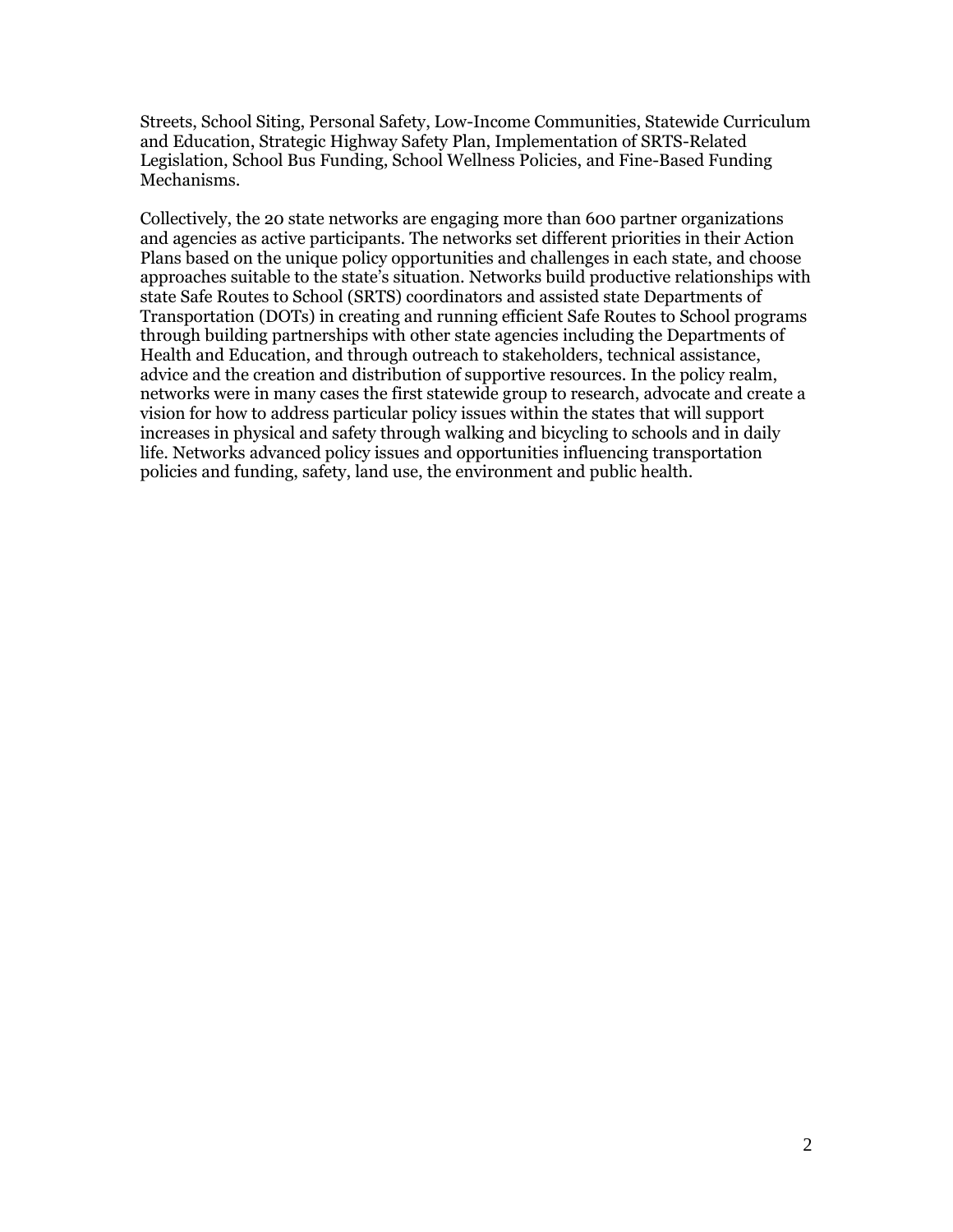# **Complete Streets**

*Complete streets policies require or encourage local and/or state jurisdictions to consider and address the needs of bicyclists, pedestrians and transit users in the planning, design, construction and maintenance of all roadway and transit facilities. These policies ensure that bicycle and pedestrian safety is considered from the inception of a transportation project, rather than something to be added later through more expensive retrofitting projects. The end result is more facilities for safe and healthy physical activity in neighborhoods and on routes to school. Networks work to get complete streets policies into state and regional transportation agency policies and procedures, and to ensure implementation.*

# **2010**

# *California*

The 2008 CA law AB1358 (Complete Streets Act) takes effect January 1, 2011, requiring all General Plan updates to include a policy on Complete Streets as part of the circulation element of the General Plan. The California Network convened an Action Team to ensure that the state would issue guidance to cities and counties, and worked for two years with the State Office of Planning and Research on developing the guidance. Several Network partners including our Network Organizer were invited to serve on a state advisory committee to make final recommendations on the Complete Streets guidance which became public as of December 2010.

# *Hawaii*

Hawaii Governor Linda Lingle signed [S.B. 718](http://www.google.com/url?q=http%3A%2F%2Fwww.capitol.hawaii.gov%2Fsession2009%2Flists%2Fmeasure_indiv.aspx%3Fbilltype%3DSB%26billnumber%3D718&sa=D&sntz=1&usg=AFQjCNECBfN2ANwkz0a9fLi661R7YnaPqg) on May 6, 2009, a landmark bill that requires the Hawaii DOT and the counties to establish policies to accommodate all users of the road, no matter what age, ability, or mode of transportation. The bill thus became Act 054, the Complete Streets law, which calls for the creation of a statewide task force to review existing state and county highway design standards and guidelines and propose changes to procedures and design manuals. Two Hawaii Network partners were appointed to the 20- member task force, and three other Hawaii Network partners are "Friends" of the task force. In 2010 the task force began working on specific design standards and guidelines as part of the task force"s work plan. This will improve roadway design to support walking and bicycling to schools, and in daily life.

# *Tennessee*

The Tennessee Network Complete Streets Action Team developed a presentation on the important connection between Safe Routes to School and Complete Streets. In the summer of 2010 the Tennessee Network launched a number of these "Lunch and Learn" one-hour workshop sessions to educate decision makers and other leaders throughout the state on the benefits of a complete streets policy at the local, regional, and state levels, and is looking into using this model for educating decision makers on other SRTSrelated topic areas.

# *Wisconsin*

The State of Wisconsin adopted statewide complete streets legislation in 2009, and the Wisconsin Network acted immediately in 2010 to ensure that this legislation was effectively implemented by WisDOT. In early 2010, the Wisconsin Network was added to the Wisconsin DOT"s stakeholder list for the Complete Streets rule-making process. An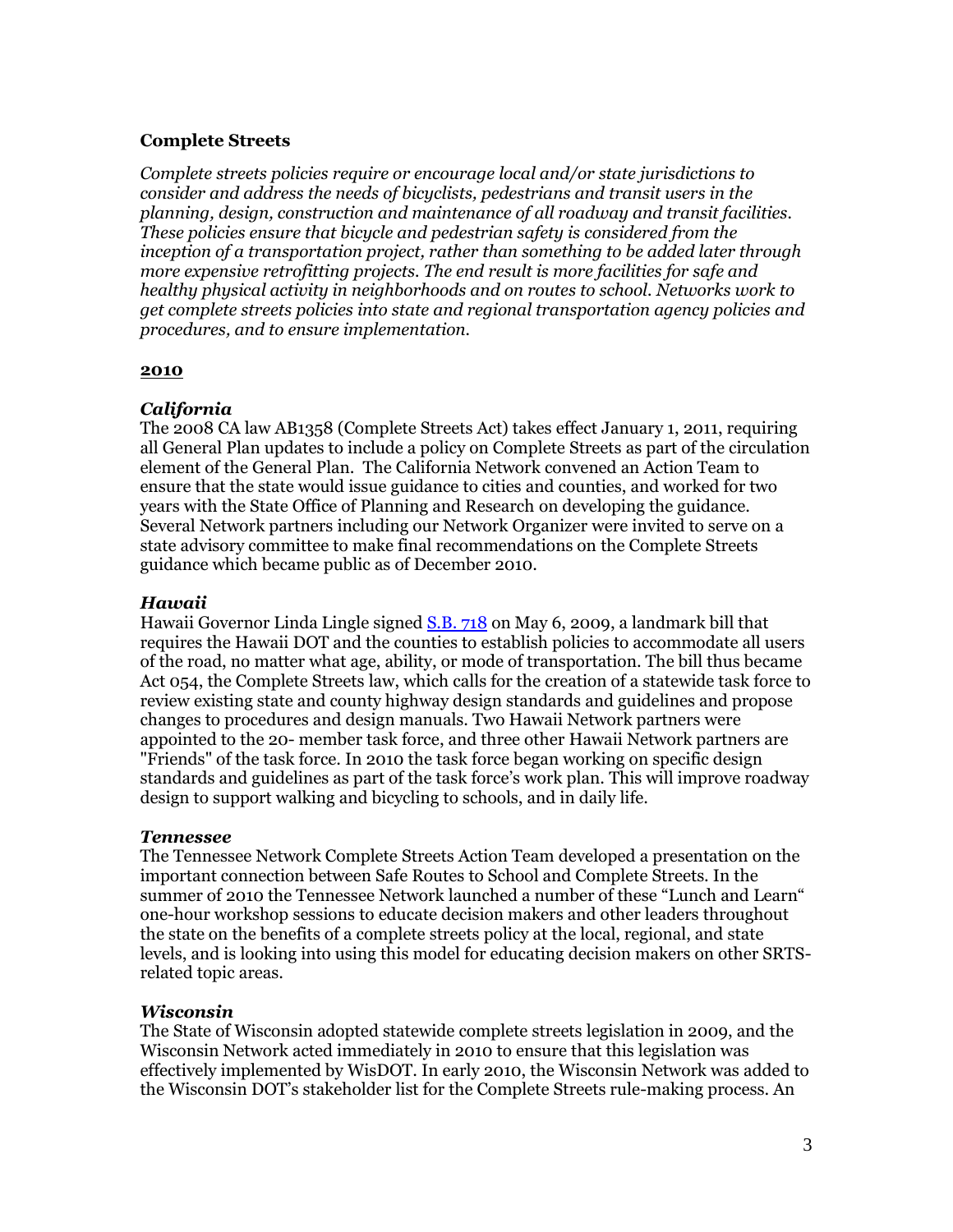Action Team formed and soon drafted comments on the proposed Complete Streets administrative rules that proposed changes to strengthen the impact of the legislation. These comments eventually were part of a letter to WisDOT that included sign-ons from seven advocacy organizations in addition to prominent Wisconsin-based bicycle and bicycle parts manufacturing corporations. The Wisconsin Network and other partners in Wisconsin continue to work to ensure that the legislation is successfully implemented, and that options for exemption are kept limited in the final rules.

### **2007-2009**

# *California*

The state of California has had a complete streets policy (Deputy Directive 64) since 2001, but the policy needed strengthening. The network worked with the California Bicycle Coalition, other partners and Caltrans to provide input on the update to Caltrans" complete streets policy. The revised policy was released in the fall of 2008, and now includes accountability procedures for how complete streets should be handled at each project decision level within Caltrans.

# *Louisiana*

Because of the devastation caused by Hurricane Katrina, the federal government provided nearly \$200 million to rebuild roads in the New Orleans area. The Louisiana Network prioritized work on this funding stream due to its size; \$200 million is 20 times greater than what is available for Safe Routes to School for the entire state over five years. The network approached the New Orleans Planning Commission to discuss how the funds could be used to improve safety around schools and to provide safe infrastructure for bicyclists and pedestrians. The commission ultimately assessed schools in New Orleans for necessary physical improvements, such as crosswalks, sidewalk repairs, signage and improvements to bicycle, pedestrian and transit infrastructure. They also established a complete streets policy for the hurricane relief funds to ensure that road repairs included facilities for bicyclists and pedestrians.

This policy ran into some roadblocks due to FHWA regulations that only allowed federal funds to be used to bring the road back to its previous condition, without the ability to make improvements that would include bicycle and pedestrian treatments. However, the Louisiana Network was able to negotiate with FHWA and the New Orleans Planning Commission to develop a novel solution: roads were rebuilt and repaired to their previous standard, but were repainted in such a way that the city can easily come back afterwards to paint bicycle lanes and crosswalks on nearly 40 miles of roadways, using non-relief funds.

The relationship that the Louisiana Network developed with the city of New Orleans also paid off in 2009. The Louisiana Network was able to secure \$11 million in federal stimulus funds from the American Recovery and Reinvestment Act to paint bicycle lanes, install sidewalks and improve street crossings throughout the city. This funding source alone will nearly double the number of miles of bicycle lanes in New Orleans from 22 to over 40 miles. This was a huge win in southern Louisiana, especially for typically underserved New Orleans neighborhoods, which were hard hit by Hurricane Katrina.

Building on the success of New Orleans" usage of hurricane relief funds for complete streets improvements, the Louisiana Senate passed Concurrent Resolution 110 in 2009. The resolution established a complete streets work group in DOTD charged with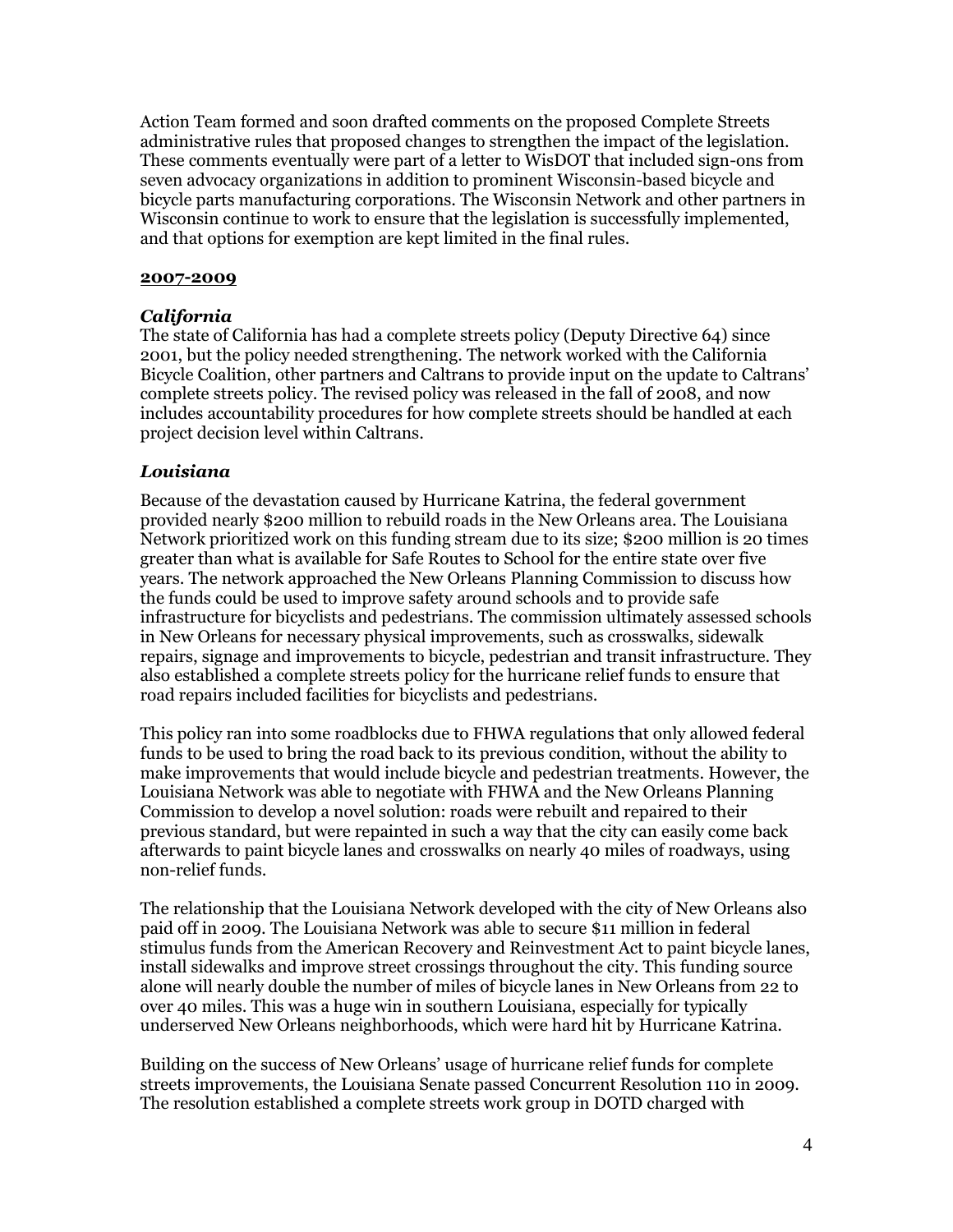developing a statewide policy on the design and construction of thoroughfares that maximize the ability of all Louisianans to walk, bicycle, take public transportation or drive. Nine Louisiana Network partners were selected to serve on the work group for implementation, which first convened in fall 2009. While their effort is just beginning, the work group has the potential to influence hundreds of millions of transportation dollars in Louisiana to provide safe transportation options that will improve physical activity and safety of routes to schools.

# *New York*

In January 2008, New York Network partners met with the NYSDOT commissioner to encourage the state agency to adopt a statewide complete streets policy that would ensure that the needs of bicyclists, pedestrians and transit users are routinely accommodated as part of all roadway projects. Because it was a new concept to the NYSDOT and many in the state, and because New York allows *local control* on land use issues, the network strategically chose to start at the local level and then move statewide. New York Network members educated members of the Buffalo Common Council about how building roads with facilities for bicyclists, pedestrians and transit users increases safety and mobility options for residents. In May 2008, the council unanimously amended the city charter to create a complete streets policy for Buffalo. Surrounding Erie County followed suit in late 2008 with its own complete streets policy.

Seizing on the success in Buffalo, the New York Network developed a policy brief on complete streets that highlighted the new policy in Buffalo and distributed it to local transportation planning committees throughout the state. Network partners also made a presentation on complete streets at the New York State Metropolitan Planning Organization Association conference in July 2008.

The New York Network"s education campaign and outreach inspired several pieces of state legislation. Two different complete streets bills have been introduced in the state legislature to strong support, but have not yet passed. However, assembly member Sam Hoyt sponsored A2343-B, which would allow bicycle and pedestrian projects—including those in the vicinity of schools—to be eligible for funding from an existing \$39 million pot of state highway funding that has historically been used exclusively for road projects. Governor Paterson signed the legislation into law in July 2009.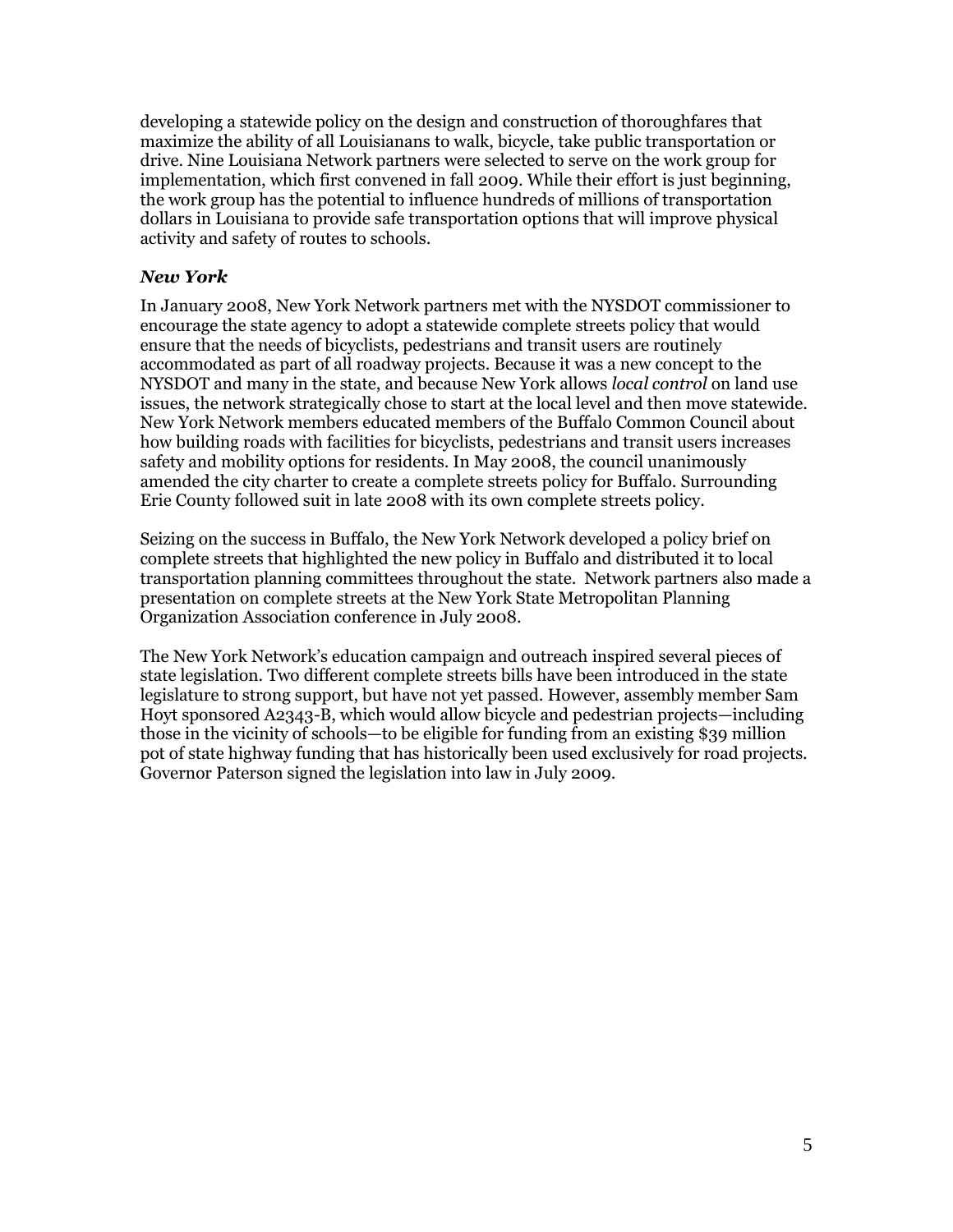### **Curriculum**

*Statewide bicycle and pedestrian safety curricula and skills training programs can facilitate the integration of Safe Routes to School into school physical education classes and other local activities, inspiring daily physical activity and improving safety. Networks research bicycle and pedestrian curricula and funding opportunities, and advise state Departments of Transportation and Education on opportunities for quality statewide implementation.*

#### **2010**

#### *Montana*

The Montana Network identified bicycle and pedestrian safety education as a "key" to the success of Safe Routes to School in Montana. The Montana Network worked with Network partner Journeys From Home to bring forward a revision of the Montana/Florida *Elementary Traffic Education Program* that was established in late 70s by nationally-recognized curriculum development experts in both states. The curriculum is research based and was approved by the Montana State Office of Public Instruction as appropriate traffic safety education for classroom instruction for kindergarten through 5th grades. Journeys From Home is now expanding this research-based curriculum to reach through 8th grade. To promote use of the *Elementary Traffic Education Program,* the Montana Network is sponsoring teacher development trainings in both urban and rural cities throughout the state in 2010. The Montana Network is connecting these educational efforts through a Curriculum Action Team in partnership with the Montana Association for Health, Physical Education, Recreation and Dance, the Montana Traffic Educators Association, the Montana Office of Public Instruction and the Montana State University system. The Montana Network continues to work with health educators, traffic educators, and educational organizations to promote bicycle and pedestrian safety education throughout Montana.

### *Hawai'i*

The Hawaii network identified the need for pedestrian safety education in the state, in order to give elementary school students enough skill and knowledge to safely negotiate street crossings and intersections on the way to and from schools. In August 2010, the Hawaii Network launched a pedestrian safety education program, *Ped Ed*, that reached more than 400 students in the first month. *Ped Ed* is a 1 hour, standards-based pedestrian safety education curriculum for 1st, 2nd and 3rd grade students. Following the conclusion of these programs, the Hawaii Network's host organization PATH -Peoples Advocacy for Trails Hawaii--launched their train-the-trainer program statewide, training an additional 22 adult instructors. The program is now on track to reach more than 2,000 Hawaii students by the end of October 2010.

### *Oklahoma*

The Oklahoma Network convened an action team to research established curricula around the country and found the right one right next door: the *SafeCyclist* curriculum (formerly *Texas SuperCyclist*), developed fifteen years ago by the Texas Bicycle Coalition and used extensively throughout Texas, is a comprehensive bicycle and pedestrian safety education curriculum designed for fourth and fifth grade elementary students. The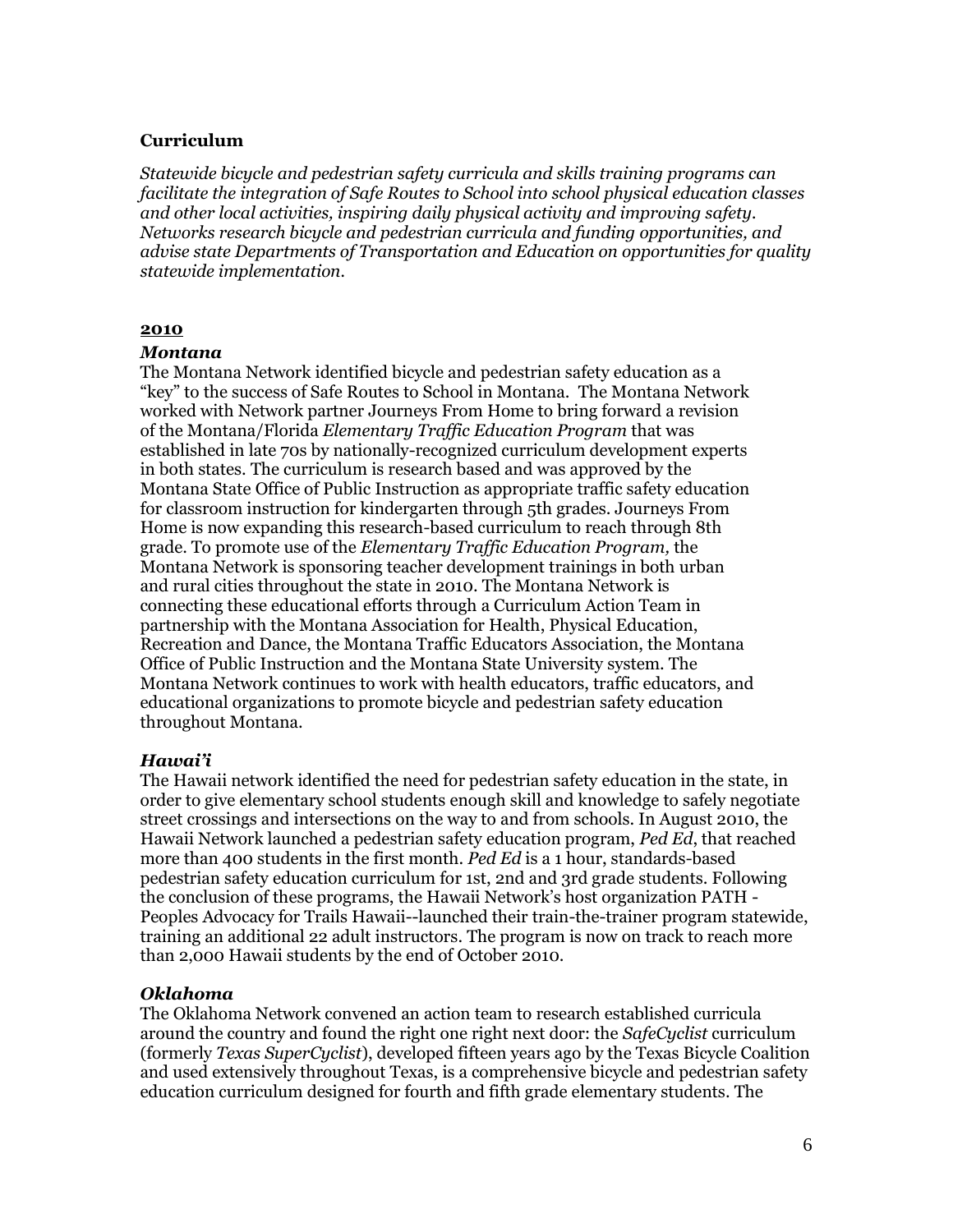Oklahoma Network adapted this curriculum as a key resource by removing Texasspecific language and making it more applicable to the needs and goals of Oklahoma students and schools. Beginning in the fall of 2010, the Oklahoma Network secured funding from the Centers for Disease Control through the Oklahoma State Department of Health to make the Oklahoma version of the curriculum for grades 3-5 available to Oklahoma schools.

In addition, the Oklahoma Network worked to get the nationally-recognized *WalkSmart/BikeSmart Vermont!* curriculum for grades K-2 adapted by the state; it is currently available for free download on the Oklahoma State Department of Health, Education and Transportation websites.

In addition, a field trainer program aimed at providing teacher certification training sessions around the state is underway and will enable up to 200 teachers to take the *SafeCyclist* bicycle safety instruction program back to their schools for the 2010-2011 school year. This six-hour session was approved for professional development credits by the State of Oklahoma Department of Education.

### **2007-2009**

# *Oklahoma*

The Oklahoma state Safe Routes to School program is funding improvements to the built environment around the state, but in order to give children the skills and knowledge they need to safely and responsibly walk or bicycle to school, the Oklahoma Network adopted a bicycle safety education curriculum for Oklahoma modeled after the nationally-recognized Texas *SuperCyclist* curriculum, and with additional language from the League of American Cyclists, a national leader in bicycle safety education. In addition to bicycle safety, the Oklahoma Network researched pedestrian curricula for younger students, and selected the nationally-recognized *WalkSmart/BikeSmart Vermont!* curriculum for grades K-2. In partnership with the Oklahoma Bicycling Coalition, the Oklahoma Department of Education, Oklahoma State University"s Seretean Wellness Center, and the Texas Bicycle Coalition, the Oklahoma Network worked to have the curricula adopted as part of physical education programs in the state"s elementary schools. The Oklahoma Network worked with the Department of Transportation and the Department of Education to ensure that physical education teachers received training to competently implement the curricula. The Department of Transportation agreed to incorporate the curricula into the non-infrastructure portion of the state Safe Routes to School program, including a mini-grant to help low-income schools, and promoted the curricula to encourage schools and parents to embrace Safe Routes to School and generate a higher activity level among students. This effort was bolstered by the May, 2008, passing of State Senate Bill 1186 that doubles the required PE time in grades K-5, in order to provide more physical activity and lower the obesity rate in Oklahoma. *[See above for 2010 activities]*

# *New York*

Teaching cycling skills and safe practices is a critical element of promoting cycling, especially to children, yet in 2007 few states had statewide education programs to prepare young cyclists for traffic conditions, including New York. The New York Network created a comprehensive white paper entitled *Best Practices for Bicycle Education* in July, 2009, and distributed it throughout New York. The paper describes the need for bicycle safety education, what content should be included in a curriculum, teaching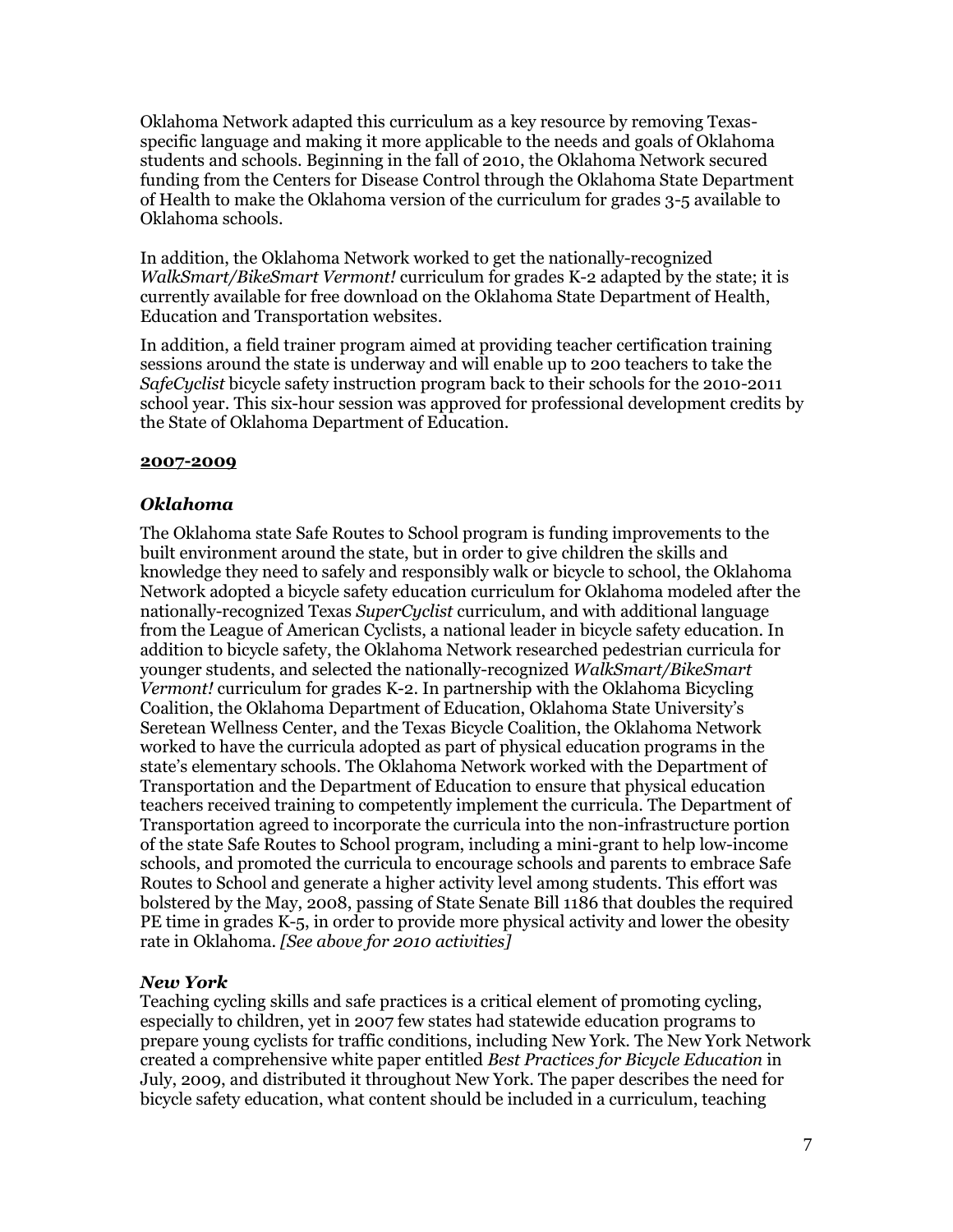methods and process, and the training and certification opportunities in New York. There are a variety of model curricula available to bike educators, depending on the resources available. Regardless of which model educators utilize, the New York Network believed that educators throughout the state should receive training to ensure that they are teaching reliable content and practicing safe "on-the-bike" procedures with students. Training resources available from New York Network partners include Bike New York"s *Bike Driver's Ed* curriculum, League of American Bicyclist training programs offered by the New York Bicycle Coalition and Bike New York, and curricular resources offered by the Cornell Cooperative Extension service.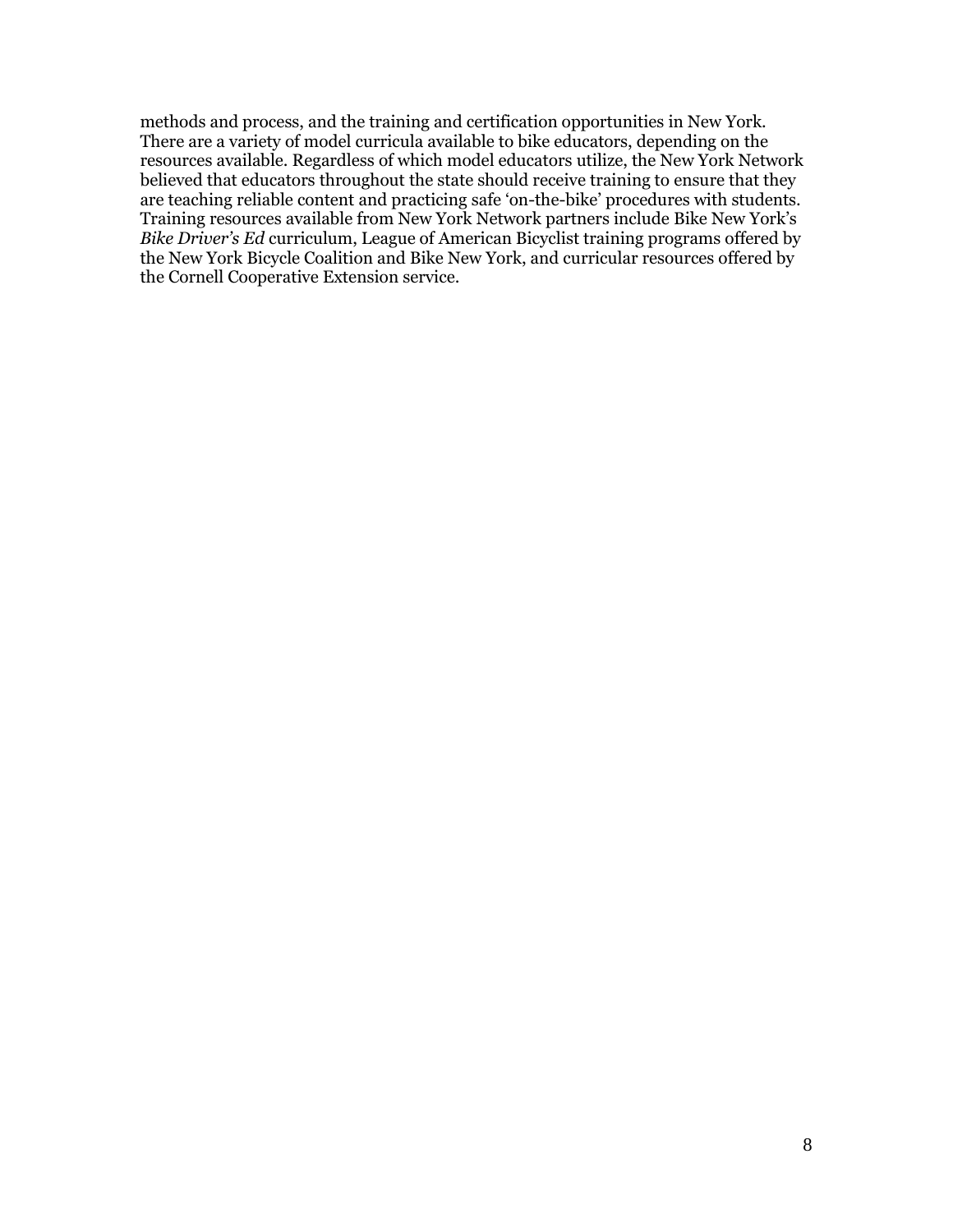### *Fine-Based Mechanisms*

*Some states and cities have produced additional revenue for state and local Safe Routes to School programs through fine-based mechanisms that increase fines for driver infractions in school zones and direct additional revenue to Safe Routes to School projects. Networks influence decision-makers to create new funding sources for traffic safety projects and programs near schools.*

### **2007-2009**

### *DC*

After there was a sharp increase in pedestrian fatalities in 2007, the network prioritized pedestrian safety. Network partners reached out to legislators, pedestrian advocacy groups and the city government to brainstorm solutions and discuss ways to fund pedestrian safety efforts. After learning more about the problem and potential solutions, the DC Council created a safety fund of \$1.5 million per year dedicated to pedestrian and bicycle safety measures, including making infrastructure improvements around schools. The funds can be used for traffic calming, sidewalk construction, intersection improvement, encouraging safe routes to schools, upgrading lighting, and purchasing equipment used to enforce traffic laws.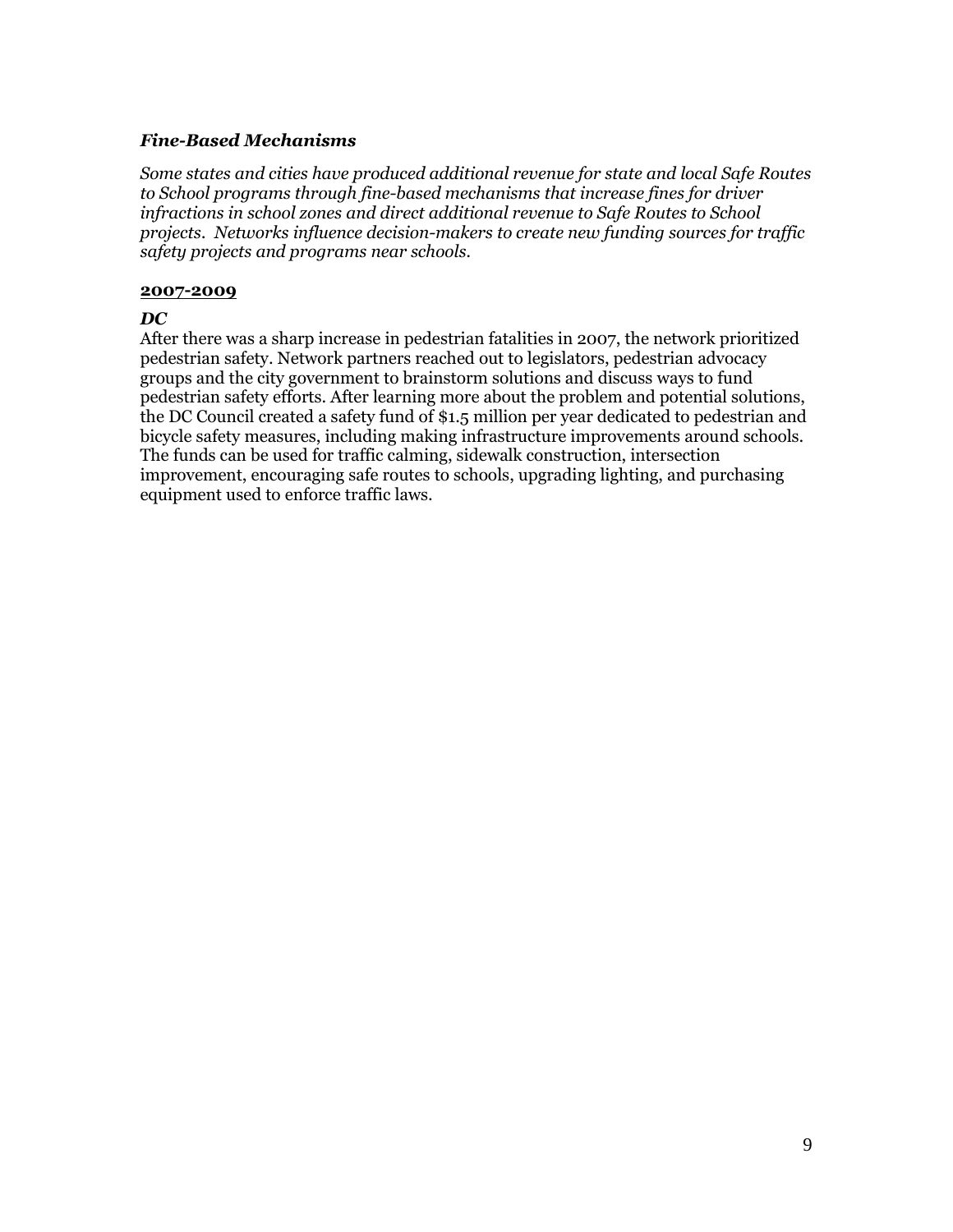# *Legislation Implementation*

*State SRTS networks do not lobby for new state laws, due to restrictions on network funds. However, implementation of an existing law is a policy target among the networks. This can be a critical approach, since in many cases the state public agencies affected by a new law are reluctant to implement it, or may need assistance with the implementation process.*

### **2010**

# *California*

As the first state to enact climate change legislation (AB32 and SB375), California has been a learning ground for how to ensure that regulations on greenhouse gas emissions will provide opportunities to promote smart growth and build more bicycle and pedestrian facilities and access within communities, and to decrease car trips and promote physical activity. The California Network worked with ClimatePlan, a diverse network of organizations committed to improving land use planning in California with a focus on SB 375, to encourage the California Air Resources Board and the large metropolitan transportation organizations in California to develop high targets for greenhouse gas reduction. The California Network is also advocating for data collection techniques that will be sensitive enough to measure bicycle and pedestrian trips in the state, and how these trips reduce greenhouse gas emissions. This work could ultimately impact future climate change policy for the nation and in other states.

# *Colorado*

The Colorado State Network has been invited by State Representative John Kefalas to work on implementing new legislation, HB1147, which he authored, requiring bicycle and pedestrian education to be taught in schools across the state. The Colorado Network has begun collaborating with the Colorado Departments of Transportation and Education to ensure that a strong curriculum is created, provided to and used by schools. According to Bicycle Colorado, the goal of the bill is "to reduce injuries to children and reduce costs to families, the state, and our health care system…the state will also benefit by increasing physical activity which reduces obesity related diseases. In today's economic climate, more Colorado adults and their children are turning to walking and bicycling as low-cost, healthy ways to get around."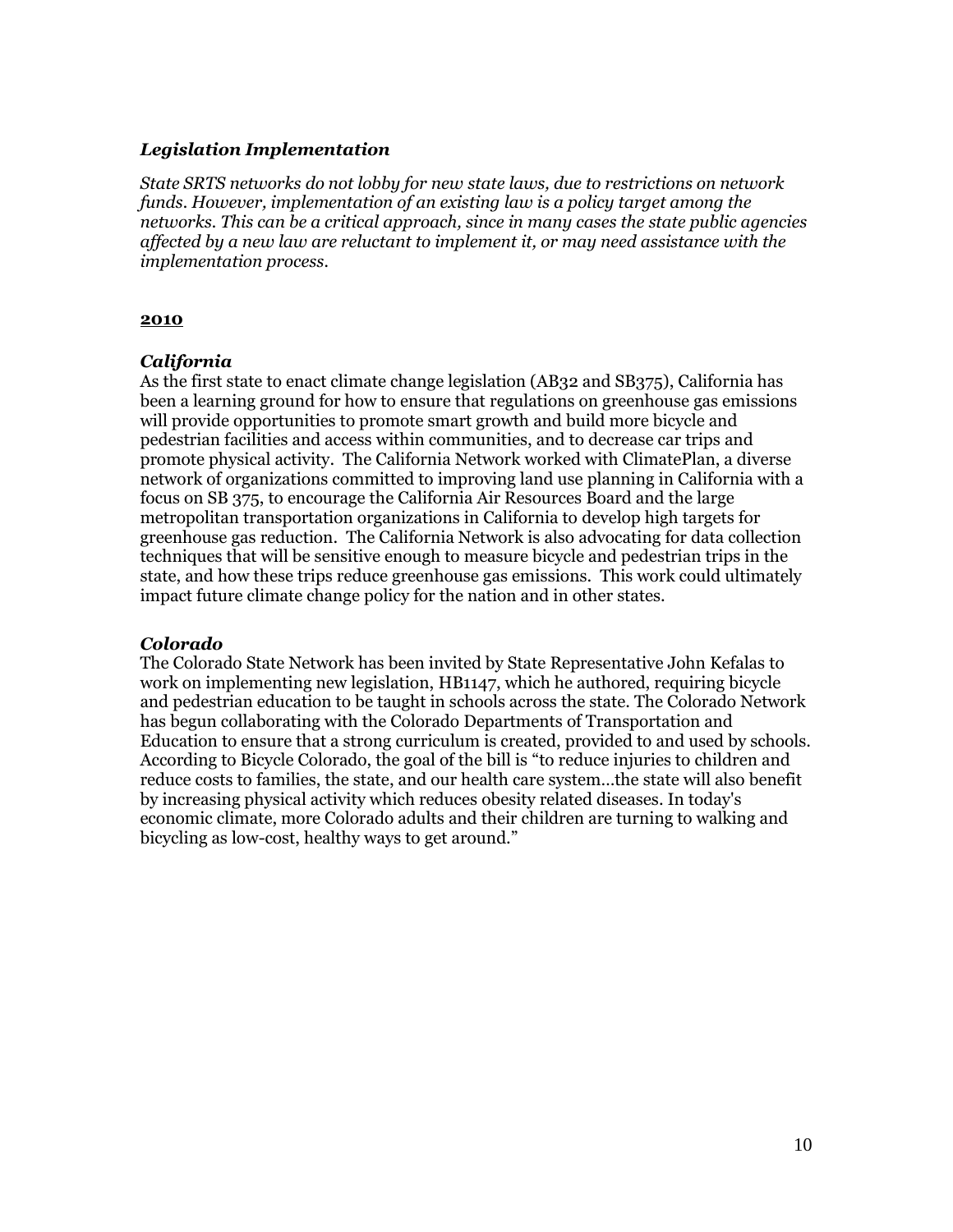# *Personal Safety*

*The Safe Routes to School movement is increasing the number of children walking and bicycling in neighborhoods while improving personal safety, but many parents are still too worried about the personal safety of their children to allow them to walk or bicycle to school. Fears of street crime, gangs, dogs, pedophiles, busy, speeding traffic, and bullying can all contribute to the reduction of walking and bicycling on neighborhoods sidewalks, streets and in parks. In low-income communities, personal safety issues can be a real and severe problem. The SRTS State Network project has been working to address personal safety issues in states to improve safety and the perception of safety.*

### **2010**

# *DC*

The District of Columbia, in order to increase safety while walking or bicycling on city streets, instituted a *Safe Passages* program at area high schools. Currently the program consists of assigning additional police officers stationed on selected corners in patrol cars during high school dismissal time in order to deter crime and bullying and foster confidence among students walking and bicycling to and from school. The DC Network is working with the DC Department of Transportation and the Metropolitan Police Department to expand the program by adopting a model developed by Illinois SRTS state network partners, and identified a DC pilot school in October 2010. In the new model, DC schools will be selected in neighborhoods with high crime rates, and police officers will reach out to residents within an eight-block radius around the school. Residents will volunteer to be either eyes on the street, corner captains at arrival and dismissal times, or school volunteers/tutors/mentors. Police trainees, community volunteers and beat patrol officers will conduct door-to-door canvassing, and the DC Network will provide door hangers to reach residents who are not home during the canvassing.

# *Kentucky*

In summer 2010 the Kentucky Network hosted a statewide webinar on the status of various issues of personal safety impacting children in Kentucky. The webinar was focused on exploring three main topics: public awareness of personal safety issues for children such as "stranger danger"; policies and programs that can increase personal safety such as SRTS and "walking school buses"; and other community responses to improving personal safety such as reducing traffic speeds near schools. On the morning of the personal safety webinar the Kentucky state network organizer appeared on ABC36"s *Good Morning Kentucky* to discuss personal safety issues for children walking and biking to school and solutions such as SRTS programs.

# *Oklahoma*

The Oklahoma Network partnered with the state department of transportation, state department of health, and AAA of Oklahoma to obtain CDC funding to expand the AAA School Safety Patrol Program in Oklahoma. This funding will allow AAA to establish a program in approximately 50 additional schools (it is already in 220 Oklahoma schools) and to maintain those programs for at least two additional years after initiation. The School Safety Patrol program trains student leaders to help younger students safely negotiate intersections and street crossings near schools.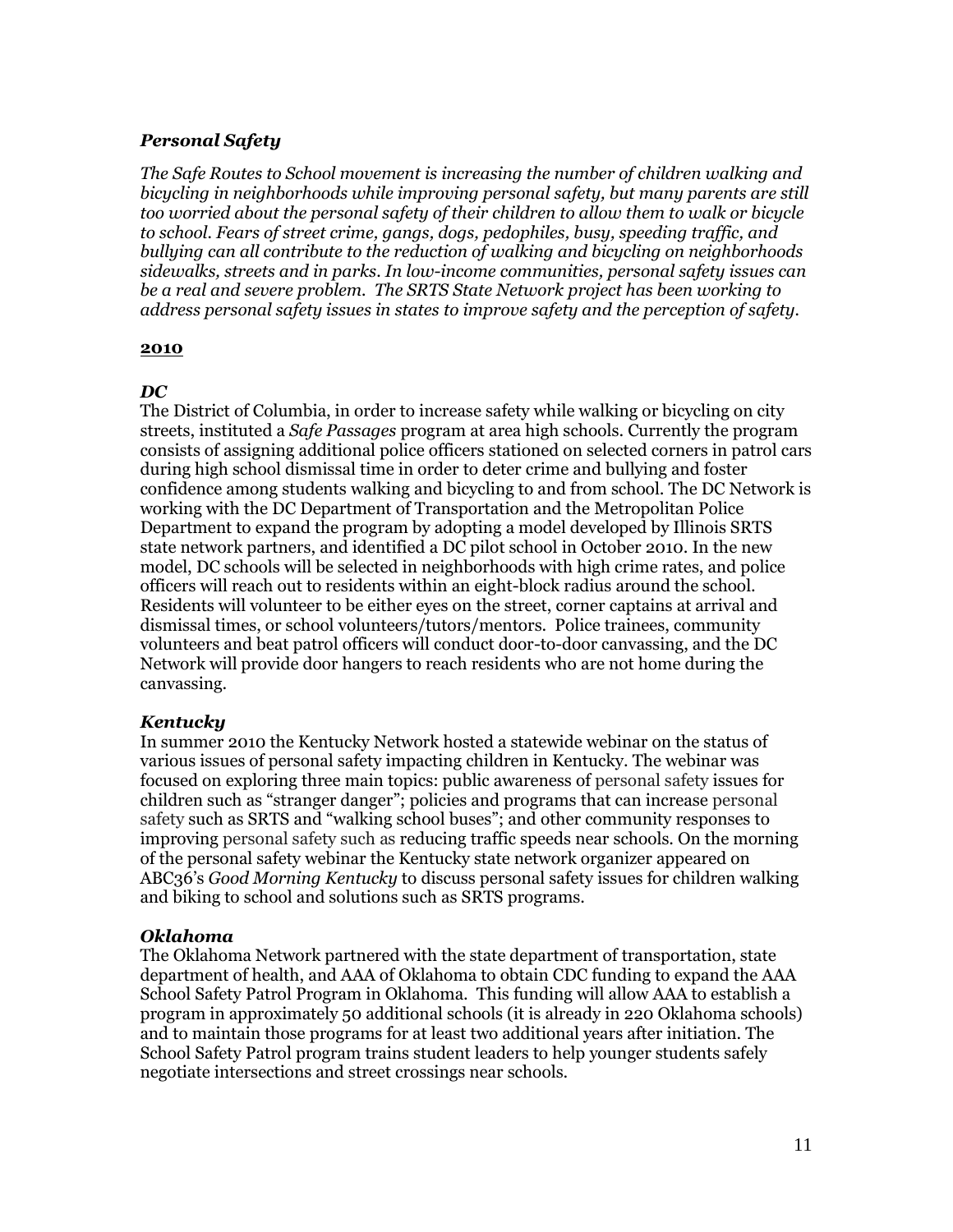#### **2007-2009**

### *Virginia*

Crossing guards can play an important role in increasing safety and encouraging children to walk to school, but many crossing guards are volunteers and receive minimal training. As crossing guards are a significant element of many local Safe Routes to School programs, the Virginia Network worked to improve the skills and knowledge of crossing guards throughout the state. Virginia Network partners reached out to communities that had crossing guard training in place to assess existing programs. The Virginia Network adopted a standardized training curriculum, which was submitted to the Virginia Department of Criminal Justice Services for certification. Once certified in 2011 crossing guards across Virginia will be able to access high-quality training and to be certified as having the appropriate skills to protect children.

### *DC*

In 2008, after the launch of the DC Safe Routes to School pilot program, there was increasing public demand for crossing guards, which play an important role in improving safety and encouraging walking and bicycling to school. The leaders of DC"s crossing guard program asked the network to assist them in determining the best placement of crossing guards throughout the city. The network worked closely with the department of transportation to overhaul DC"s crossing guard location placement policy to ensure that crossing guards were placed at busy intersections where larger numbers of children needed assistance safely crossing the street. By revamping the existing city policy, the DC Network contributed to the safety of DC students and addressed parent concerns about traffic safety, setting the DC Safe Routes to School program up for greater success.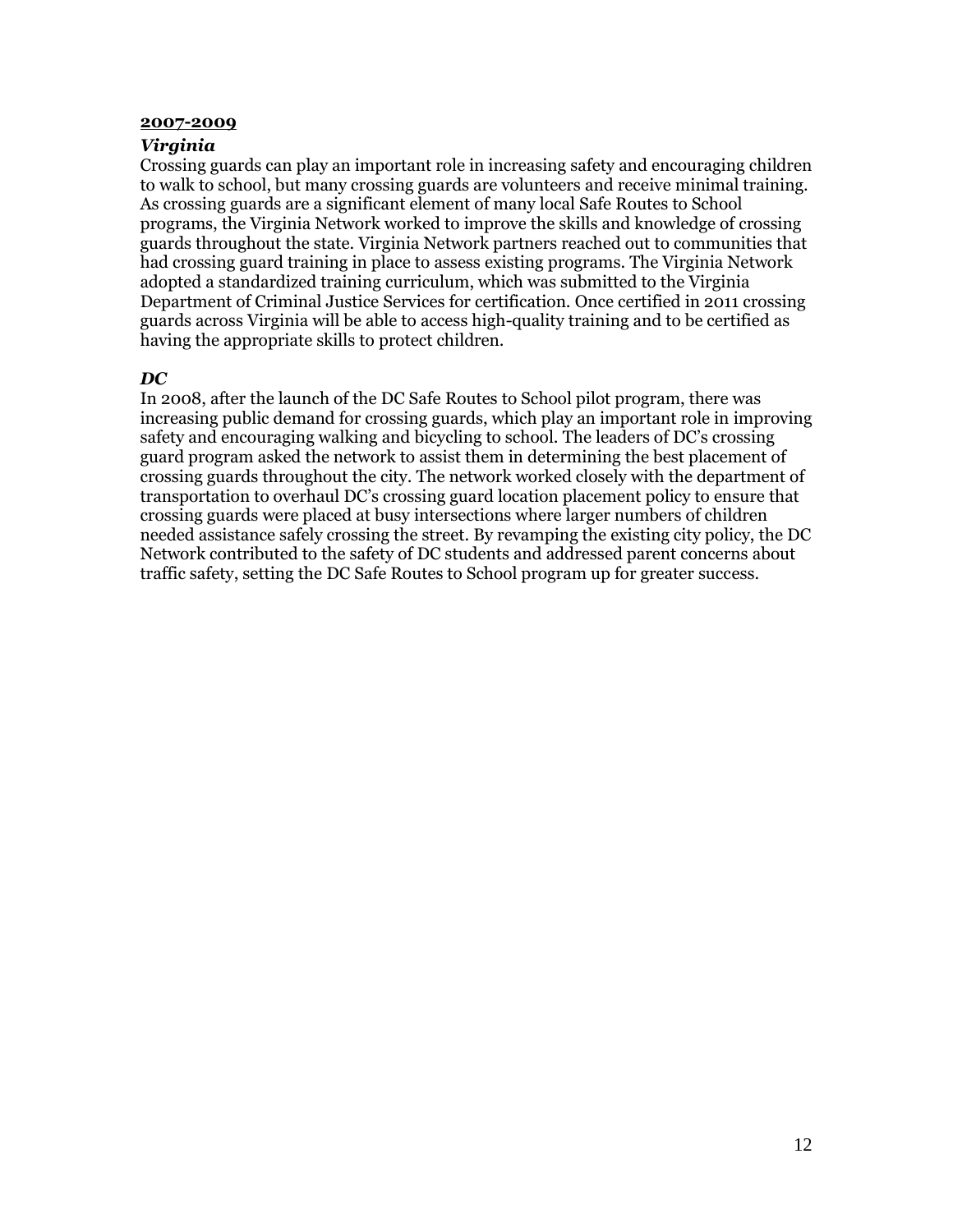# *School Bus Funding and Cuts*

*States and school districts spend hundreds of millions of federal, state and local dollars every year to transport students to and from schools, often just very short distances. It is common practice to not bus students less than a minimum distance - such as one mile or less - in most school districts unless there is a "safety hazard", such as a busy arterial roadway, that allows for an exception. School districts may then provide busing for those students. Safe Routes to School programs and funding can improve the safety problem, thereby reducing the need for hazard busing. Networks work to change funding formulas and to promote installing SRTS safety treatments, thereby potentially saving school districts a lot of money, reducing congestion and air pollution around schools and improving safety and increasing physical activity.*

### **2010**

### *Missouri*

The Missouri Network convened an Action Team to research the issue of school transportation funding in the state. The Action Team requested and received a detailed analysis of Missouri Transportation Funding Formulas from the National Policy and Legal Analysis Network. The analysis gives four specific policy changes the Missouri Network can work to implement, which would fundamentally change the culture of school transportation to encourage more bicycling and walking, rather than discouraging bicycling and walking, as current policies do. The Missouri Network is creating a position paper in order to introduce these ideas into the state's public policy discussion about school transportation funding in Missouri. The Missouri Network is also working with a few key school districts to create pilot projects to showcase how the policy changes can reduce school bus expense and increase physical activity.

# *Illinois*

House Joint Resolution 6 required the creation of a School Transportation Task Force to examine multi-modal school transportation plans and to study potential legislative changes. In January 2010, Illinois Governor Patrick Quinn appointed the Illinois State Network Organizer to the School Transportation Task Force. The Task Force held its first meeting in May 2010. The Task Force is looking at ways to use hazardous route busing funds to mitigate hazards, increase the rate of walking and bicycling to school in Illinois and to save the state money on school transportation costs. The Task Force submitted recommendations on June 30, 2010 and is waiting for next steps from the Governor's Office. *[See below for 2007-2009 activities]*

### **2007-2009**

### *Illinois*

In many communities across Illinois, children are bused short distances to school—even just across the street—because of traffic safety hazards. Starting in the winter of 2008, the Illinois Network began educating state-level decision-makers about the prevalence of "hazard busing" and the financial costs to the state and to local school districts. In May, 2009, state legislators passed House Joint Resolution 6 to require the creation of a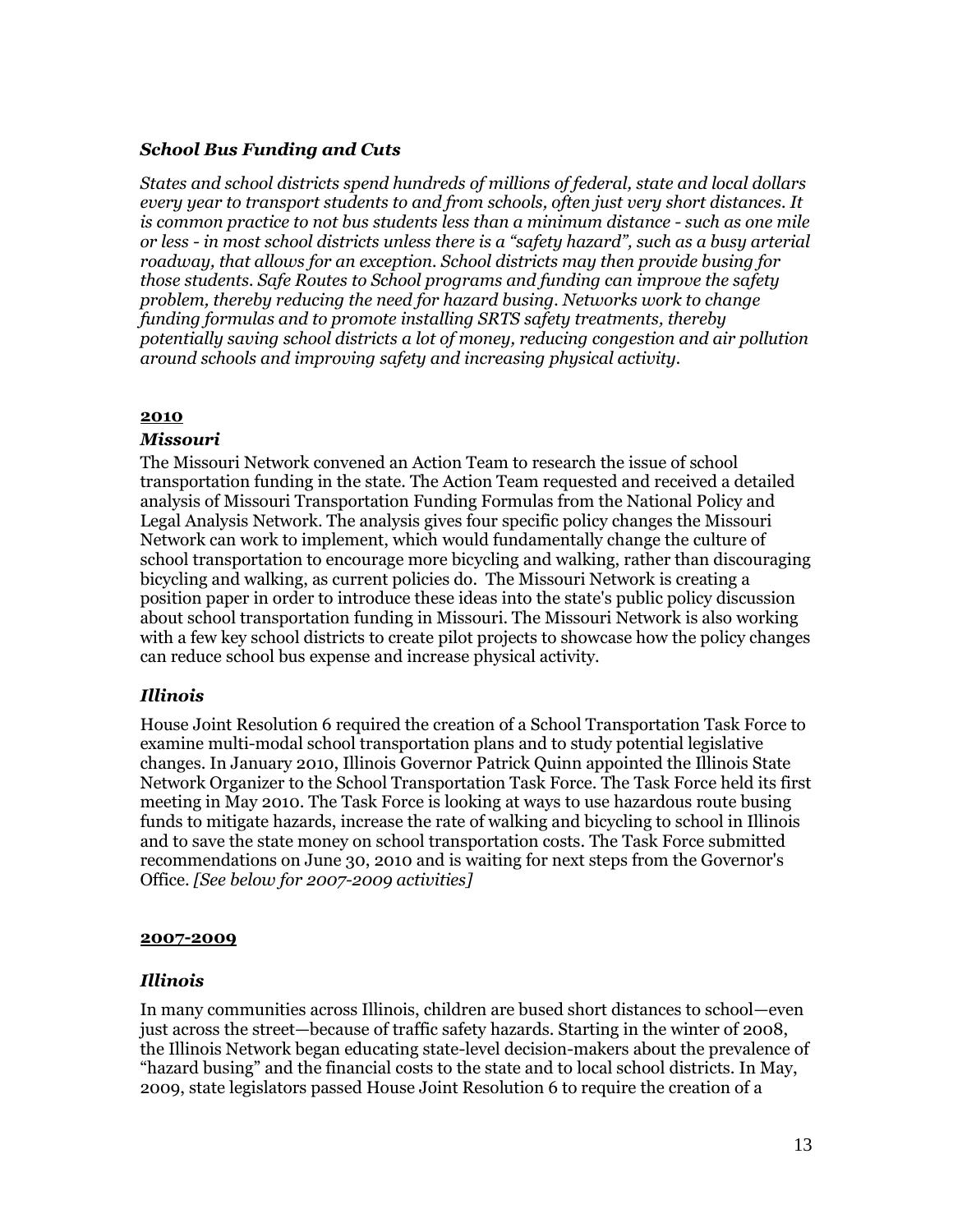School Transportation Task Force to examine multi-modal school transportation plans and to study potential legislative changes. Governor Pat Quinn, who as Lt. Governor was the chair of the network, has the authority to appoint five of the 13 appointments to the task force. The Illinois Network submitted a list of recommended task force members to the Governor*. [See above for 2010 activities]*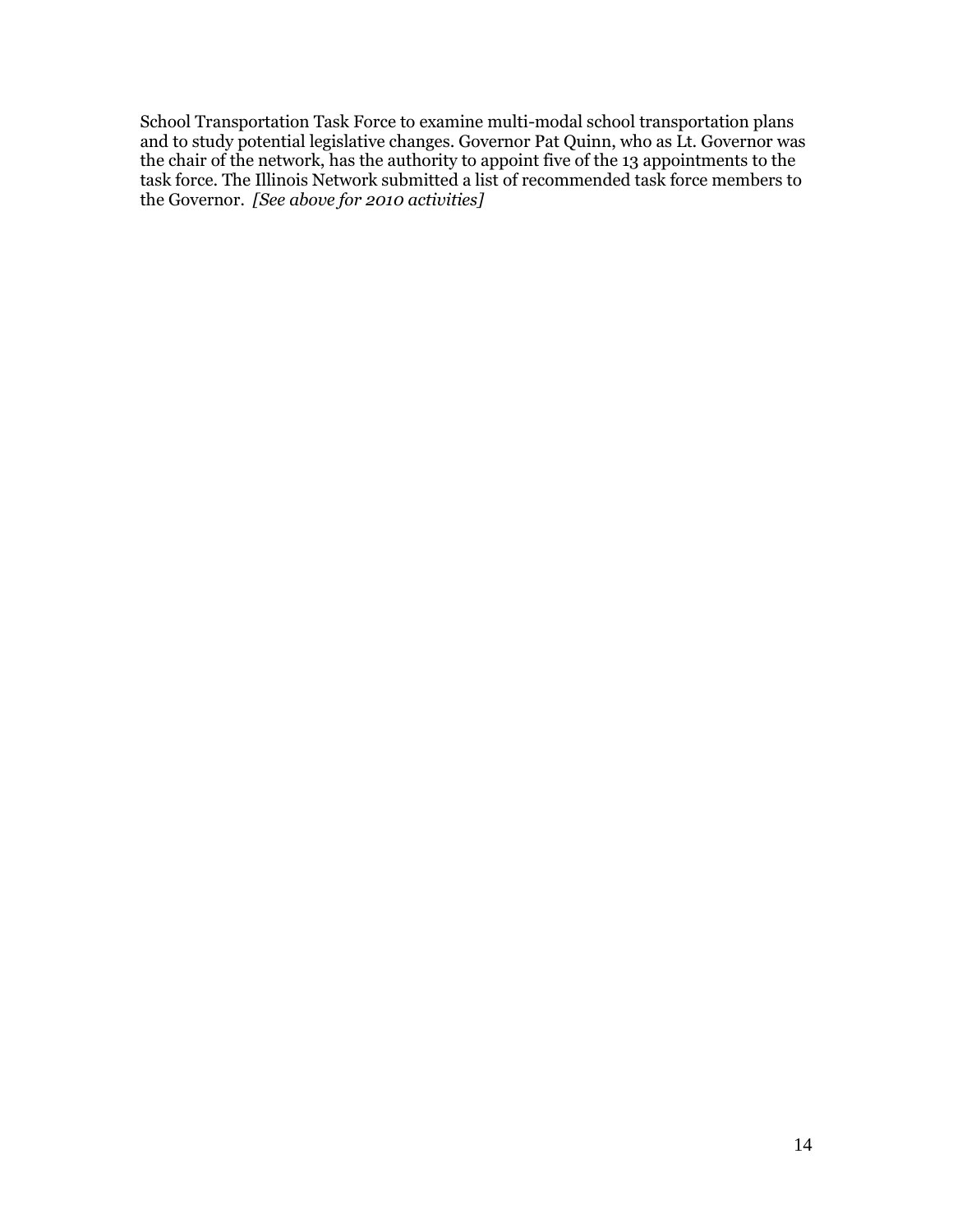### *School Siting and Joint Use*

*Only about 33 percent of elementary and middle school students in the United States live within two miles of their school. Statewide policies on where schools are located, minimum campus acreage requirements, joint-use of facilities, and funding formulas on renovation versus new construction, can profoundly impact the percentage of students who live within walking or bicycling distance of their school. Networks educate decision-makers and state agencies about the benefits of community-centered schools, facilitate cross-agency collaboration, and work to change policies to protect and encourage community-centered schools.*

### **2010**

### *Kentucky*

In order to increase opportunities for physical activity, the Kentucky Network is working to promote joint use policies and agreements that allow schools and communities to partner together to share recreational facilities, with a special focus on how joint-use agreements benefit urban and rural areas, especially for lower-income communities that may not have adequate recreational facilities. In 2009, the Kentucky Network jumpstarted the issue by developing a fact sheet on Joint Use Policies in Kentucky, which it distributed statewide through various list serves and other channels. In March 2010, the Kentucky Network continued to conduct outreach and educate policymakers by hosting a statewide webinar on joint-use agreements. In addition, the Kentucky Network spoke on joint-use agreements to nearly a hundred participants at the Kentucky Coordinated School Health Institute in July, 2010.

Kentucky Network partners, including Kentucky Youth Advocates, the Kentucky Cancer Consortium and the American Heart Association-Kentucky Chapter collaborated in September 2010 to successfully write a five-year, \$175,000 grant to build upon the jointuse policy efforts of the Kentucky Network. A significant portion of this grant will fund a statewide baseline assessment of joint-use agreements across the state of Kentucky. The partners will then gather input on joint-use policy barriers and opportunities in Kentucky, and provide technical assistance to support schools in developing their own agreements. Finally, the Kentucky Network will develop a set of recommendations on how policymakers can encourage and fully exploit joint-use of schools and community facilities across the state of Kentucky.

### *Louisiana*

In order to create a statewide conversation about school siting in Louisiana, and to identify challenges and policy targets on the subject, the Louisiana Network organized a School Siting Summit on July 22, 2010. The Summit was sponsored by the College of Urban and Public Affairs at the University of New Orleans and Tulane University's Cowen Institute. The Summit brought together dozens of professionals and individuals from a variety of fields including planning, public health, historic preservation, education, and more. The Summit was part of a Helping Johnny Walk to School grant the Louisiana Network won from the National Trust for Historic Preservation and the Environmental Protection Agency. Participants developed a number of recommendations on steps that school officials should take to promote communitybased schools and good school siting decisions. The Louisiana Network used those recommendations to create a fact sheet to influence local school siting policy, targeted to local and state school officials, which was distributed in fall 2010 to every district superintendent and school board president in Louisiana. The Louisiana Network also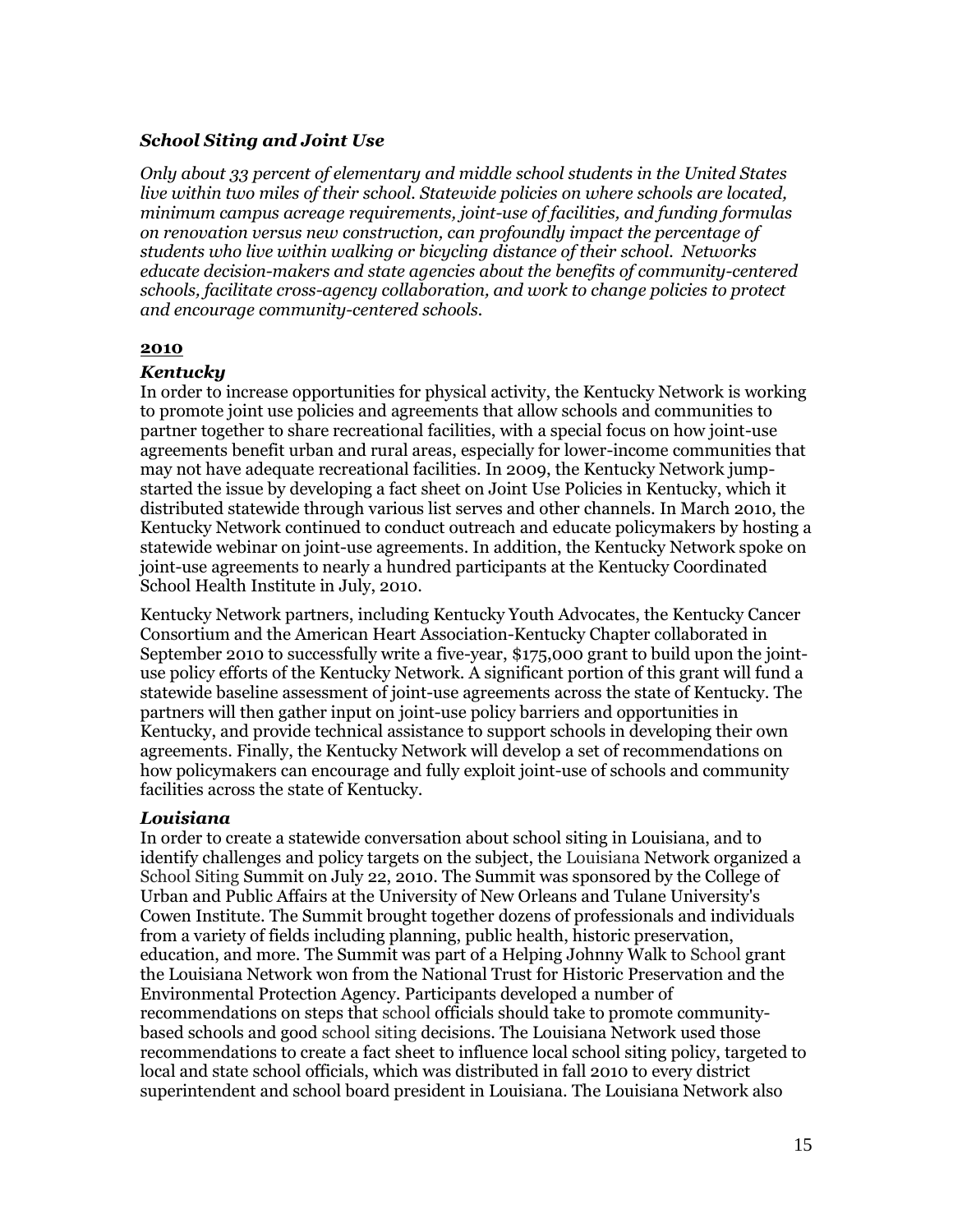created and distributed a similar document to state school board members that shows how the Department of Education can promote community-centered schools.

*Maryland:* The Maryland Network is working closely with Maryland"s Interagency Committee on Public School Construction, the Department of Planning, and the Department of Education to identify ways to improve school siting and site plans. The Maryland Network is providing input on metrics for new construction and building renovation projects that are used to evaluate local school sites submitted for capital funds from the state, and is encouraging the state to have local jurisdictions submit information about the transportation network surrounding schools, including how students are expected to arrive at school and school busing costs. In September 2010 the Maryland Network also gave a presentation to state and county facility planners about key issues in school planning and the importance of ensuring that school district transportation offices coordinate plans for school facilities with their local planning and transportation agencies.

# *Virginia*

In 2010 the Virginia Network recommended that the Virginia Department of Education include the promotion of walking and bicycling to school in its revised *Public School Facility Guidelines*. The department"s staff responded favorably, and subsequently inserted school siting language, although the final draft of the *Public School Facility Guidelines* was missing the new school siting language. The Virginia Network quickly responded, requesting that the language be reinserted, which prompted the administration to move to approve and post the revised guidelines for public consumption. For example, the *Public School Facility Guidelines* school siting language now includes this passage:

> *Where possible, locate new schools in attendance areas that will promote students to walk or ride bicycles safely to school. When developing a new school site or altering an existing site the design should include features that encourage pedestrian or bicycle access to and from the school site.*

# **2007-2009**

# *Georgia*

In September 2009 the Georgia Network invited the state Department of Education to discuss school siting guidelines in the state. Georgia Department of Education policy allows for local control on school location decisions, and the state department reviews for compliance with state guidelines. The department met with the Georgia Network and subsequently invited the Network to propose new school siting language to be inserted into the state"s guidelines document. Once new language is approved by the department, the Georgia Network will conduct an outreach campaign to notify local decision makers of the new school siting policy language.

# *Illinois*

The Illinois Network prioritized school siting as a key issue for Safe Routes to School, as distance to school is one of the most difficult barriers to overcome in promoting walking and bicycling. In partnership with the Healthy Schools Campaign and the Office of then-Lt. Governor Pat Quinn (currently Governor), the Illinois Network secured a \$6,000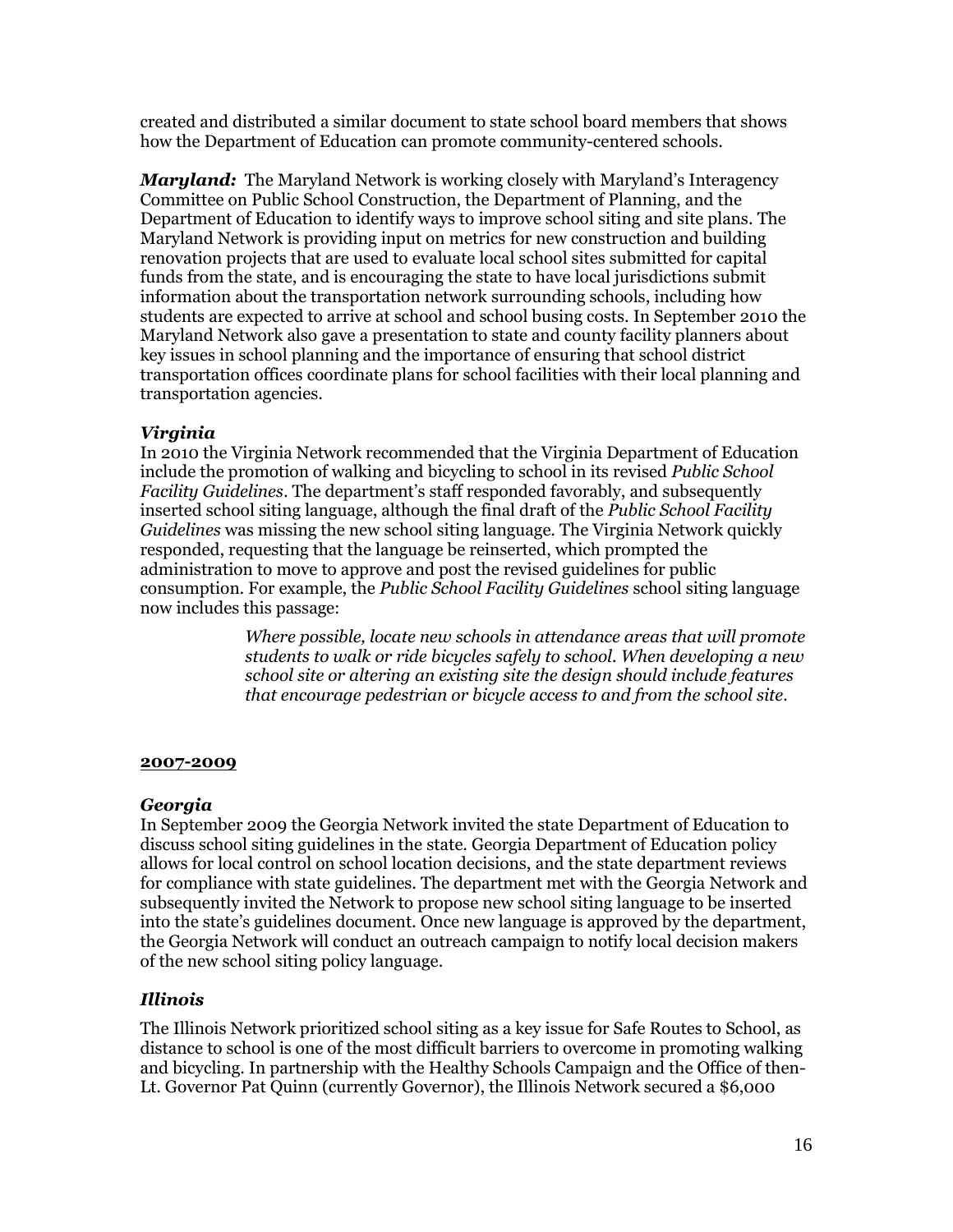grant from the National Trust for Historic Preservation to support the *Sustainable Schools in Illinois* project. The goal of the grant is to help the Illinois Network promote community-centered schools as anchors for sustainable development, smart growth and reduced school transportation costs. As Lt. Governor, Quinn convened several groups as part of the project, including a sustainable schools policy working group (fall 2008), a Sustainable Schools Symposium (February 2009) and a public listening and networking session (spring 2009). The Illinois Network wrote a school siting white paper based on the information gained from these working groups and events. The paper was completed in fall 2009, and the Illinois Network has made it available to school districts and school boards throughout the state.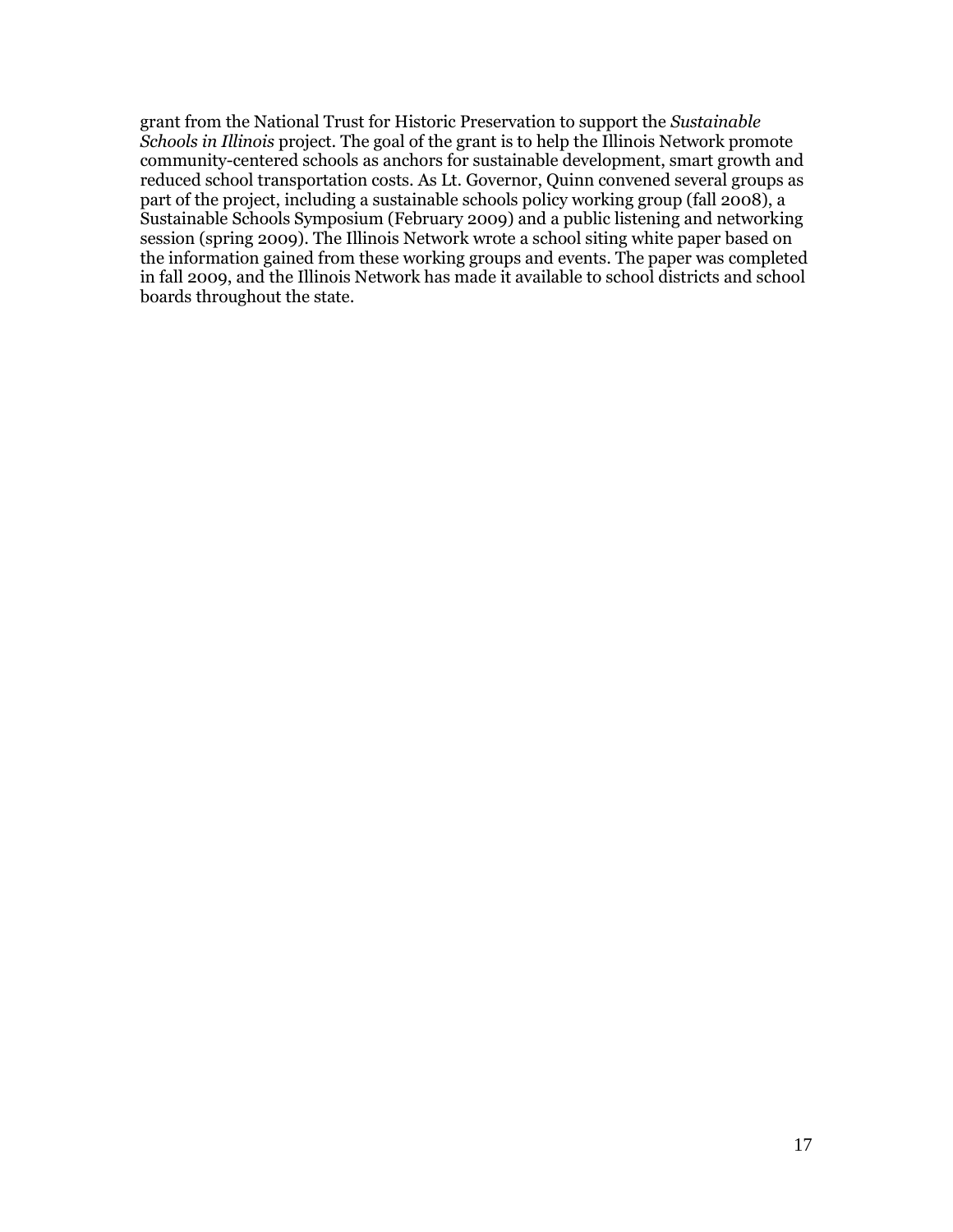### *State SRTS Program*

*The federal funds for Safe Routes to School flow from the Federal Highway Administration (FHWA) to the state DOTs. How the state departments administer the millions of dollars of federal funding has a profound impact on the quality of local programs and whether the funding reaches underserved communities. This is critical because of its potential to increase physical activity among children, especially those most affected by or at the greatest risk for childhood obesity. Networks provide guidance on application guidelines, outreach and implementation processes and raise awareness of the program among potential applicants.*

### **2010**

*Maryland:* In order to better support the processing of infrastructure project applications through the Department of Transportation"s state SRTS program, the Maryland Network successfully pushed for and has supported ongoing collaboration between the Highway Safety Office & the Office of Highway Development. The Maryland Network also created a listserv to allow for communication between SRTS grant recipients about the challenges they encounter, best practices, and upcoming trainings and promotional events. In September 2010, a pre-application training workshop was hosted by the state SRTS program; the Maryland Network was instrumental in outreach and promotion throughout the state, and subsequently nearly every county in Maryland had a representative at the workshop.

*Minnesota:* The Minnesota Network is working closely with the newly hired Active Transportation Coordinator at the Minnesota Department of Health to review current state policy impacting Safe Routes to School. The Coordinator is funded through CDC funds and their scope of work specifically focuses on a long-term policy strategy to make Safe Routes to School funding and programming more sustainable and less reliant upon federal funds. By researching the current status of SRTS-related policies and funding in Minnesota, and by exploring best practices from other states, the Minnesota Network will identify a strategy to improve state policies directly related to promoting and funding local Safe Routes to School programs.

*Wisconsin***:** The Wisconsin Network has developed a strong working relationship with the state SRTS program and was invited to participate in the state SRTS Advisory Committee starting in early 2010. Recognizing that a Call for Applications was likely in late 2010, the Wisconsin Network convened an action team in mid-2010 to analyze the WisDOT SRTS application process and its accessibility to low-income communities. It was determined that due to strong outreach efforts, extra points in grant scoring for lowincome communities, and the availability of planning grants, the Wisconsin SRTS program is indeed serving a diverse range of communities.

The Wisconsin Network also worked with the State SRTS program to plan and deliver a series of four training sessions focused on two Wisconsin Department of Transportation funding programs for walking and biking, Transportation Enhancements and Safe Routes to School, that have since awarded over 36 million dollars in funds to Wisconsin communities in 2010. Over 100 people attended the sessions, located in key regions across the state. The Wisconsin Network wanted to ensure that at least one of these sessions was assisting a low-income community and convinced WisDOT to select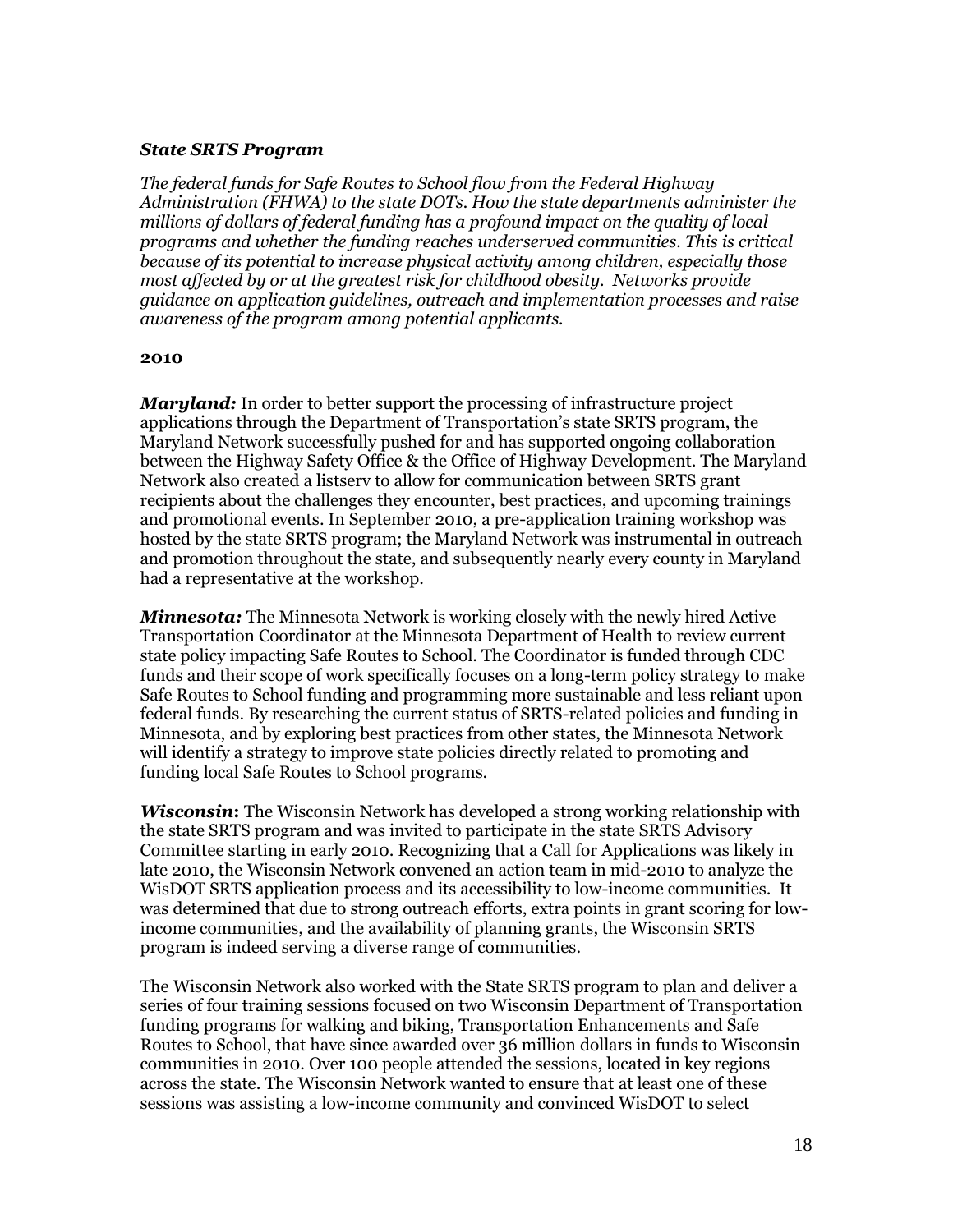Milwaukee as one of the sites. The goal of these sessions was to create demand for both programs, encourage high quality projects, and to ensure that communities across the state apply for state SRTS funds, especially low-income communities. From these sessions, it became clear that there is high demand and interest in SRTS; the state SRTS program received over 15 million dollars of requests for just six million dollars in funding for this cycle.

### **2007-2009**

# *California*

The California Network assisted the California Department of Transportation (Caltrans) in revising its Safe Routes to School program application guidelines to create better geographic equity and a stronger local decision-making process. The California Network successfully recommended that health, education and law enforcement be represented on each of the 12 Caltrans District Selection Committees, so that the decision-making for grant awards was not done solely by internal engineering staff.

Once the first set of federal grants (2005-2009 cycle) had been awarded, the California Network fielded critical feedback from recipients of non-infrastructure funds (Education, Encouragement, Enforcement and Evaluation) about how to finalize the contract and meet regulatory requirements. The California Network helped Caltrans develop a 14 step checklist to demystify the implementation process, and got the contract deadline extended so that recipients were able to take advantage of state funding. To track the effectiveness of the new checklist in expediting the implementation process, the California Network receives regular reports and presentations from Caltrans showing how each grant recipient is progressing on implementation.

# *District of Columbia*

Even though FHWA had been authorizing Safe Routes to School funds to the District of Columbia (DC) since 2005, the DC Department of Transportation (DDOT) was slow to launch the program. As of February 2008, DDOT was still sitting on more than \$3 million in federal Safe Routes to School funds. The DC Network conducted a letter writing and phone campaign to encourage DDOT to expedite development and implementation of the program. In May 2008, DDOT announced that they would test implementation of Safe Routes to School through a pilot program that would serve at least one school in each of the city's eight wards.

The DC Network served as a critical resource for DDOT during the establishment of the program. The DC Network was selected to serve as the DC Safe Routes to School Advisory Committee to advise DDOT on program development, implementation and selection of applicants. In the initial application process, 13 mostly lower-income schools applied for participation in the pilot. The DC Network was able to persuade DDOT to select all 13 schools for participation, rather than the intended 10 schools, by leveraging additional financial support from the DC City Council. The selected schools were announced in August 2008, after the DC Network convinced Mayor Fenty that expediting the program launch before the start of the school year would allow for more effective Safe Routes to School implementation.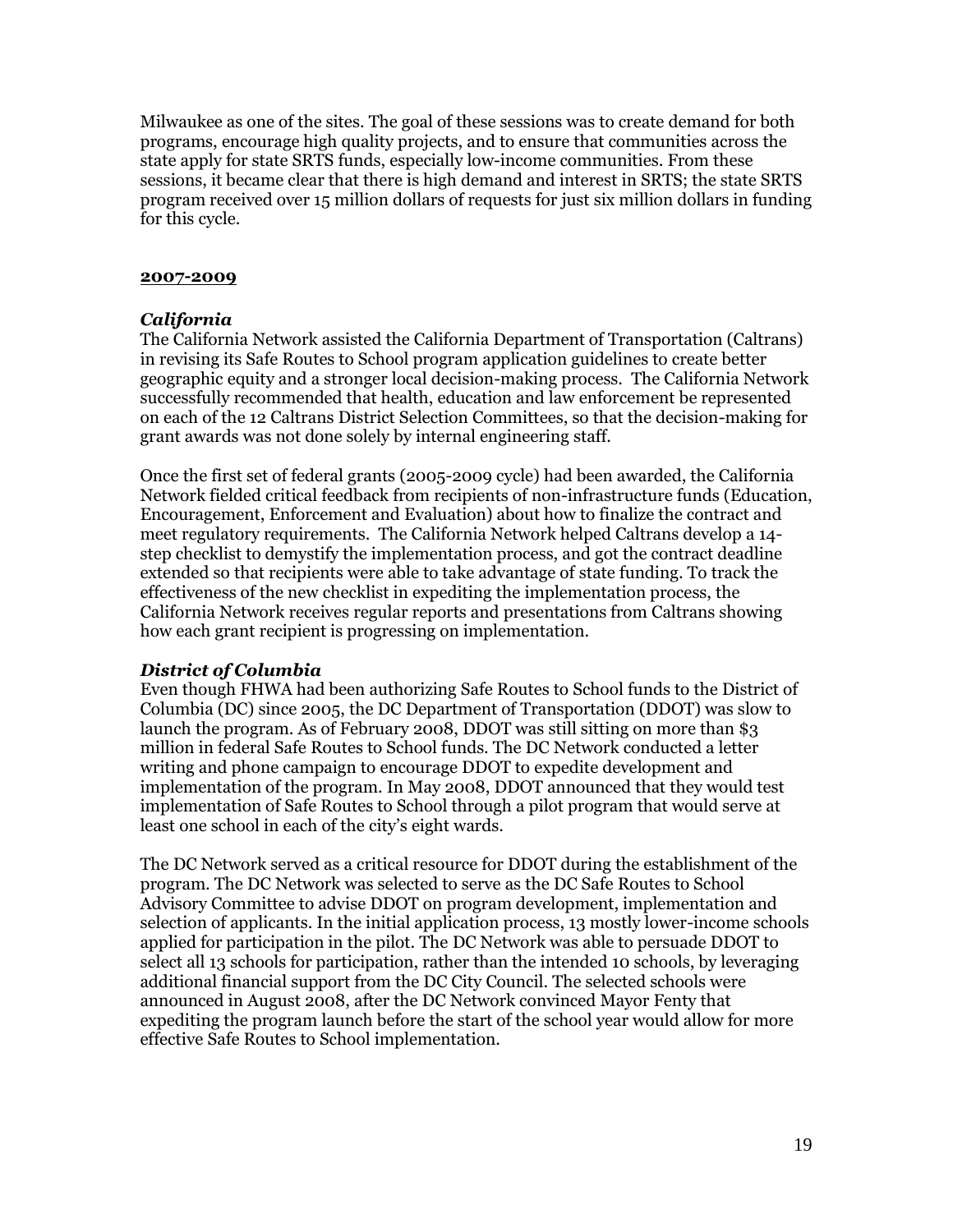The DC Network has continued to sustain support among city officials for Safe Routes to School through a variety of methods, including by spearheading a DC Safe Routes to School resolution and a Walk to School Day resolution in 2008.

DC Network inspired SRTS support from city officials has literally paid off. The American Recovery and Reinvestment Act of 2009 (ARRA) provided states and DC with millions in transportation funds meant to stimulate the economy. Even though it was not a requirement of the law, DDOT chose to dedicate 3 percent of their highway stimulus funds—a total of \$4 million—to Safe Routes to School infrastructure improvements throughout the city. As the federal Safe Routes to School funding to DC is \$5 million over five years, the stimulus funds provided a significant boost to Safe Routes to School in the city.

### *Georgia*

The Georgia Network"s primary challenge was getting the Georgia Department of Transportation (GDOT) to launch the Safe Routes to School program. Three years after the 2005 inception of the federal Safe Routes to School program, in summer 2008, GDOT had still not awarded a single grant or even released a call for applications for funding. The Georgia Network embarked upon an intensive series of activities to bring attention to this issue. Georgia Network partners wrote letters to the state Commissioner of Transportation and met with a GDOT board member. Georgia Network partners also spoke with their U.S. Congressional delegation about the delay. As a result, 10 of Georgia"s 13 representatives wrote a joint letter to GDOT requesting an immediate launch of the Safe Routes to School program to help address the high rates of obesity among Georgia children.

When the congressional letter still did not result in any movement by GDOT, the Georgia Network opted to go public and engage the media. In September 2008, the *Atlanta Journal-Constitution* published a prominent editorial discussing how at a time when many school districts were cutting back on busing due to rising fuel prices, GDOT was holding onto \$17 million in federal funds meant to make it safer for children walking and bicycling to school. The GDOT commissioner wrote a same-day response editorial laying out a timeline for the launch of the Safe Routes to School program. Just one month later, in October 2008, GDOT announced a call for applications and Georgia"s first Safe Routes to School grants were announced in May 2009. Now that the Safe Routes to School program has made its first awards, the Georgia Network has shifted its focus to implementation to ensure that the remainder of the \$17 million is spent well.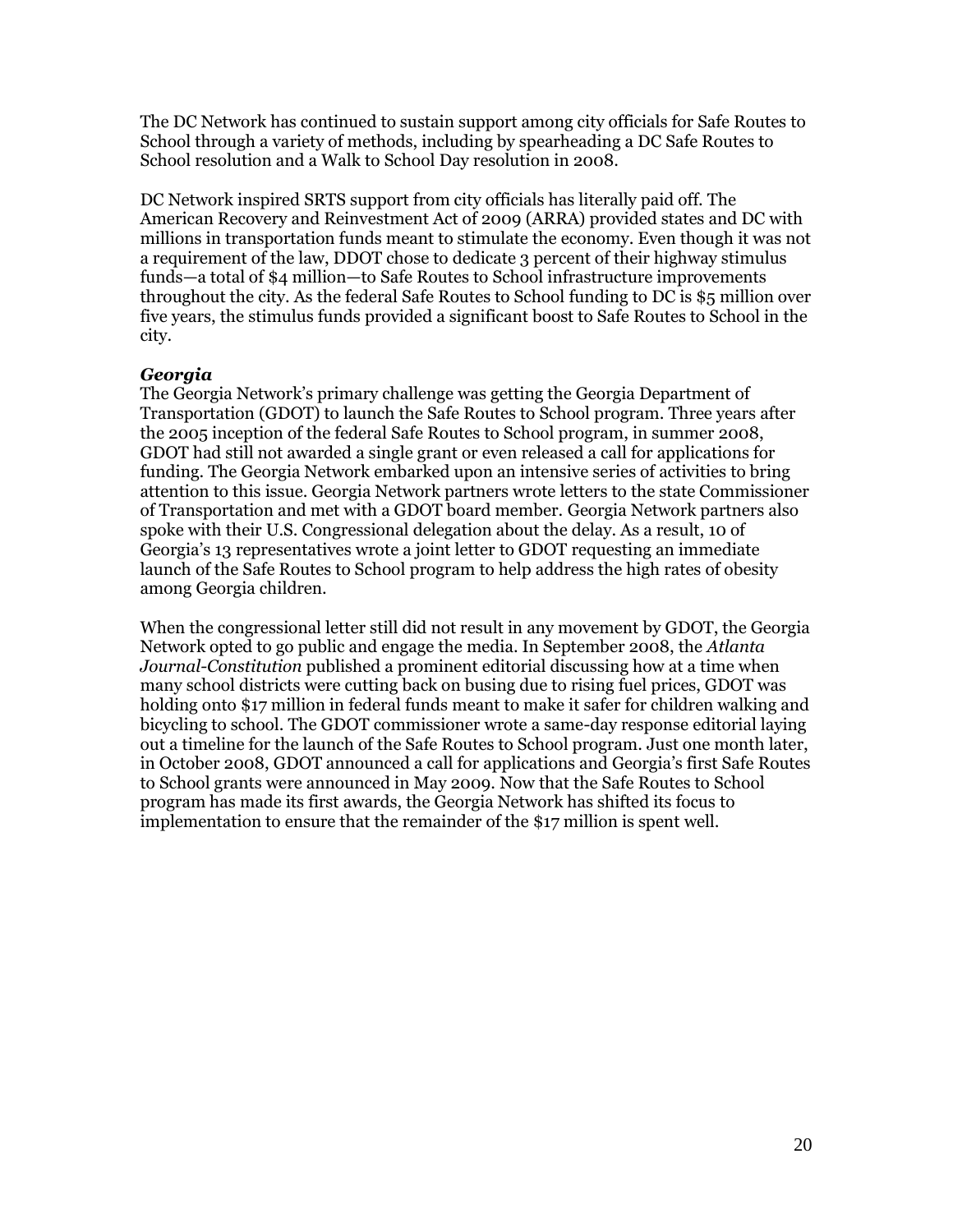### *Strategic Highway Safety Plans*

*In 2005, the federal government established a new Highway Safety Improvement Program requirement to significantly reduce traffic fatalities and serious injuries on public roads. Some of this funding can be spent on bicycle and pedestrian safety improvements near schools, but most state departments of transportation prioritize highway and auto safety spending instead of projects that facilitate safe bicycling or walking. Strategic Highway Safety Plans (SHSP), are statewide, comprehensive, datadriven plans that provide a coordinated framework for reducing fatalities and serious injuries on each state's public roads. SHSP's establish statewide goals, objectives, and strategies to address safety needs, and influence the spending of tens of millions of dollars of each state's federal Highway Safety Improvement Program (HSIP) funds. Networks get bicycling and walking language inserted into Strategic Highway Safety Plans, and secure dedicated funding for these types of safety improvements.*

### **2010**

### *Hawaii*

Hawaii had the fifth highest pedestrian fatality rate and second highest bicyclist fatality rate in the nation between 2001-2005. These rates make the Hawaii Strategic Highway Safety Plan of major importance for increasing safety in the state. The Hawaii Network Chair, working for the Hawaii Department of Health, is the Chair for *Emphasis Area #4: Pedestrian and Bicycling Safety* for the *Hawaii Strategic Highway Safety Plan*. Through this leadership role, the Hawaii Network successfully attracted \$5,000 in federal safety funds in 2010 to co-host a Bicycle Facility Design Seminar with the Federal Highway Administration"s Hawaii Division, the Hawaii Local Technical Assistance Program and the Department of Health. The seminar was taught by two notable experts in pedestrian and bicycle facility design: the lead author of Part 7, *Schools*, of the *Manual on Uniform Traffic Control Devices* (MUTCD) and the lead author of a prominent national Pedestrian Facilities guide. The seminar attracted state and local transportation leaders, was sold out, and received excellent evaluative feedback. Participants noted that the training helped them to better understand how to incorporate bicycle facilities into their local roadways designs.

In September 2010, the Hawaii Network also hosted a three-day first-in-state Pedestrian Safety Action Plan Workshop with the same instructors in Hilo, Hawaii, which produced a draft Pedestrian Safety Action Plan for Hawaii County, including a strong emphasis on the importance of funding and fostering Safe Routes to School programs. The workshop included a walk audit of Kapiolani Elementary school in Hilo, Hawaii with critique and analysis among attendees for how to better support Safe Routes to School solutions.

# *California*

The California Network is working to ensure that a greater percentage of Highway Safety Improvement Program funds are allocated to bicycle and pedestrian needs through the *Strategic Highway Safety Plan*, as these modes represent 20% of traffic fatalities in California. *[See below for 2007-2009 activities]* Caltrans, the state department of transportation, revealed that 27% of Local Assistance Highway Safety Improvement Program (HSIP) projects have bicycle and pedestrian features in them, a tangible step towards a Fair Share for Safety. The California Network also reviewed and provided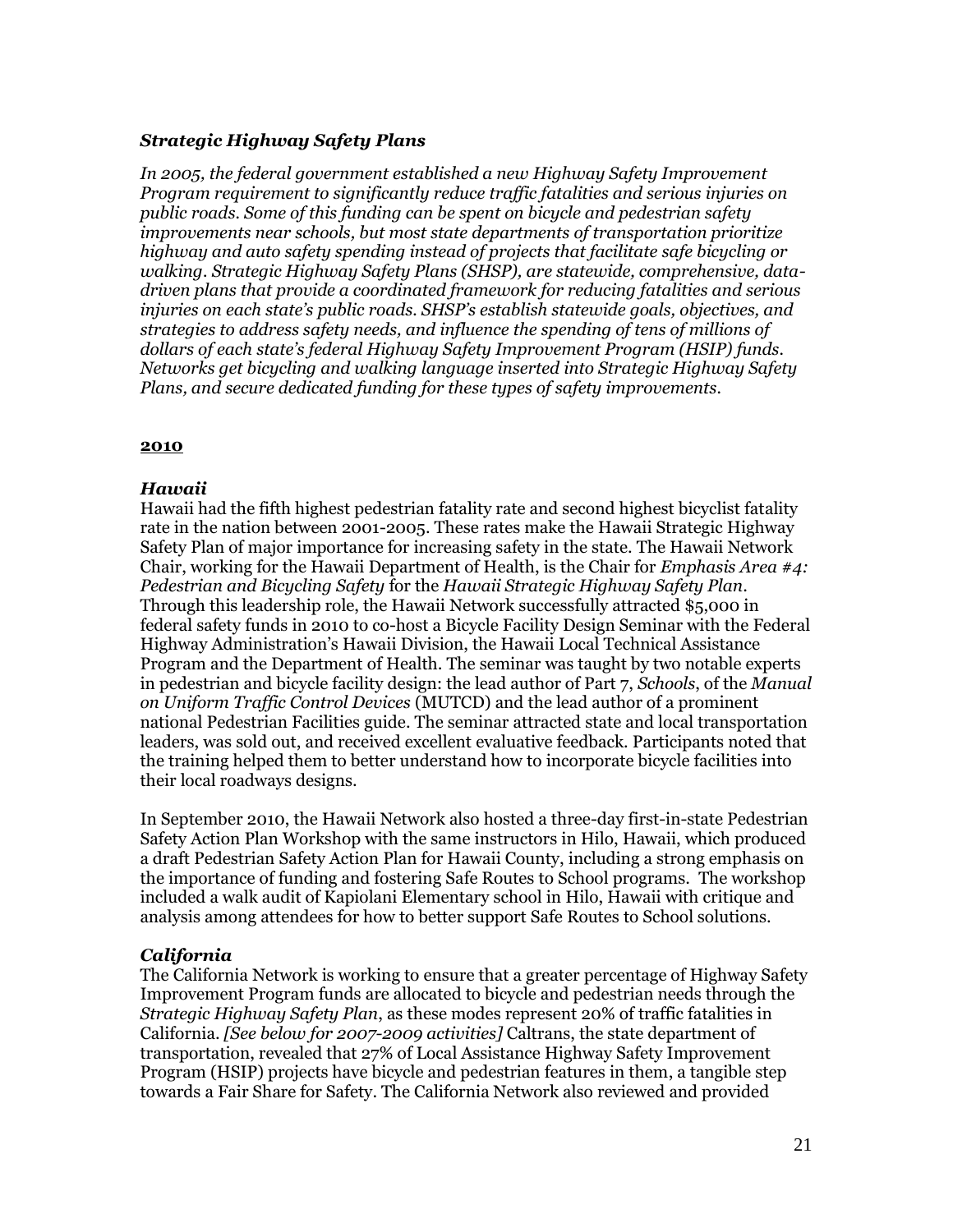feedback on the Strategic Highway Safety Plan Index Model in April, 2010, and is working to ensure that pedestrian and bicycle projects are competitive with other road projects submitted for HSIP funding. In July 2010, California Network partners participated in a 3 day "train the trainer" session on developing a *Pedestrian Safety Action Plan*, in Delano, California. The California Network also participated in the planning committee for the Statewide Pedestrian Data and Modeling conference in August and September 2010.

### **2007-2009**

# *California*

In California, bicycle and pedestrian deaths on average represent 20 percent of the total traffic fatalities in the state. To ensure that bicycle and pedestrian projects received a fair share of the millions of dollars in federal traffic safety funding, California Network partners participated in the *CA 8: Making Walking and Street Crossing Safer*, *CA 13: Improve Bicycling Safety*, and *CA 7: Improve Intersection and Interchange Safety for Roadway Users*, Challenge Area working groups during the creation of the state's *Strategic Highway Safety Plan*, and succeeded in getting Safe Routes to School listed as the number one priority for the walking challenge area.

# *Kentucky*

The Kentucky Network selected the state"s *Strategic Highway Safety Plan* as an important priority because the plan—which drives the allocation of tens of millions of federal safety dollars each year—did not include any provisions for safety of pedestrians or cyclists when it was first adopted in 2006. As the Plan was scheduled for an update in 2008, it was an opportune time. The Kentucky Network approached the Kentucky Transportation Cabinet (KYTC) and made the case that leaving bicycle and pedestrian safety out of the Plan was a critical oversight. But after several months of delay, KYTC dropped the effort to update the Plan altogether, without further explanation.

In fall 2010, the Kentucky Network attended a meeting with the Governor"s Executive Committee on Highway Safety where the focus of discussion was updating the *Strategic Highway Safety Plan* for the next 5 years. There is still no mention of bicycle and pedestrian issues in the draft update Plan. The Kentucky Network is preparing comments to submit to the Kentucky Transportation Secretary concerning the lack of bicycle and pedestrian components. The Kentucky Network is working with a Network partner organization that is on the Committee to submit comments.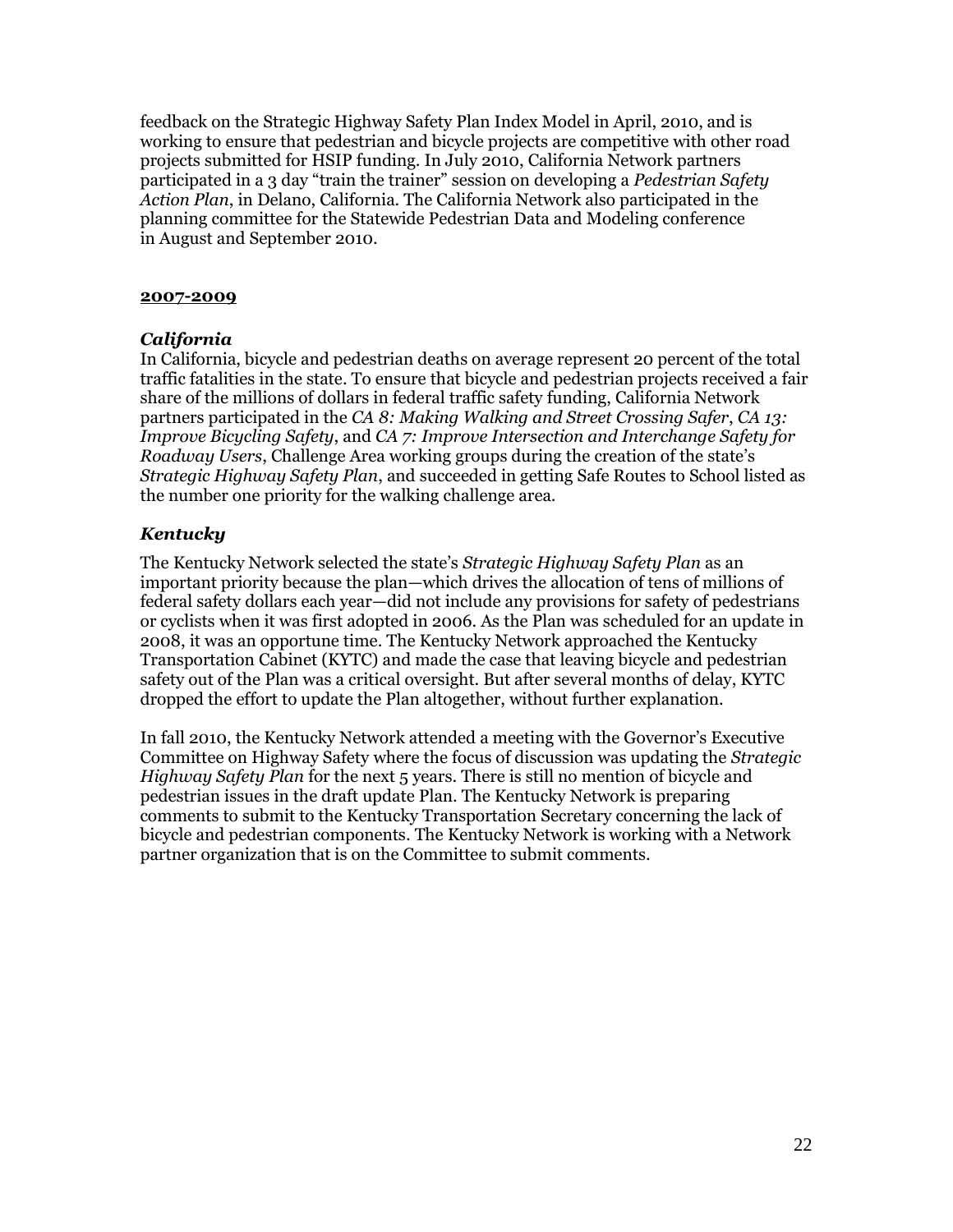# *Supporting Low-Income Communities*

*Children from low-income families are twice as likely to walk to school s children from higher-income families. And they face greater risks – children from low-income households have a higher risk of being injured or killed as pedestrians. It's critical that SRTS funds reach low income schools and communities to help improve safety*, *however, these communities may not know that funding is available, or they may lack access to city or county engineering staff with the expertise necessary to implement the project and comply with federal and state regulatory processes. The SRTS State Network project is working to ensure that the communities most vulnerable to childhood obesity and safety issues are served through SRTS funding.*

### **2010**

# *California*

In February 2010, California Governor Schwarzenegger announced that as part of his childhood obesity initiative, he would focus on SRTS and serving low-income communities. He directed Caltrans to do an analysis of past SRTS grants, to see how the funds are being distributed throughout the state. The final report released in December 2010 shows that 44% of SRTS infrastructure grants and 35% of total grants have been awarded to low income communities, which represent 33.6% of the statewide population. The Network has also been working with the CA Department of Public Health Active Communities department, which received a \$4M grant from Caltrans to provide technical assistance to communities throughout the state working on SRTS, with a highlight on serving low income communities.

# *District of Columbia*

In conjunction with the DDOT SRTS program, the DC Network prepared a SRTS FAQ sheet for distribution in 2010 to school principals in low-income communities, which make up a majority of DC"s total population. The DC Network met with the Education Chancellor"s office to garner their support for the SRTS program and to encourage school officials and parent volunteers to apply for SRTS funds from the DDOT program. Due in part to this outreach, 13 low-income schools applied for SRTS funds through DDOT.

# *Missouri*

Recognizing the need to ensure that the state Safe Routes to School program is reaching low-income communities in Missouri, the Missouri Network convened an Action Team earlier this year. Key partners on this action team include: the state SRTS coordinator, The Whole Person, a Kansas-City based disability rights organization, a retired teacher from the Kansas City School District, and the Metro St. Louis Coalition for Equality. The Low-Income Communities Action Team has been meeting with local leaders to determine some of the barriers to funding in Missouri's low-income communities, and is currently working on tactics for improving outreach and funding to low-income communities in Missouri.

In summer 2010 the Missouri Network began an intensive research project to identify how SRTS is or is not currently serving low-income and minority populations. Members of the Low-Income Communities Action Team have assimilated low-income and minority data related to each of the MoDOT SRTS award recipients and International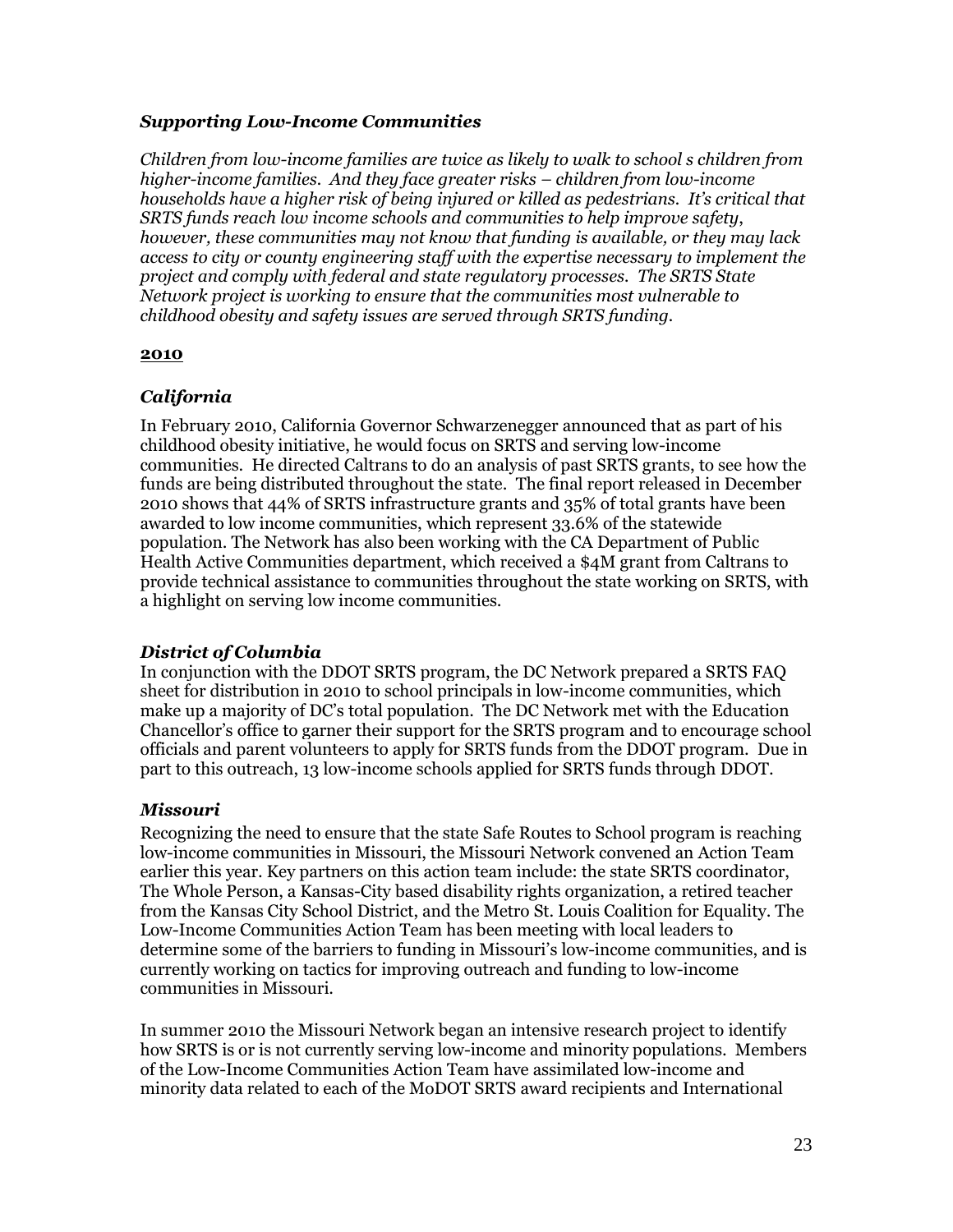Walk to School Day participants. Data from this project was analyzed and written into a report, coupled with a one-page summary, and released in November 2010. The Action Team will present the data and a list of policy recommendations to MoDOT SRTS program and other Network partners. Initial findings indicate that low-income schools are not applying for and receiving Safe Routes to School funding in Missouri at the same levels as moderate- to high-income schools. The data shows that of the 135 SRTS grants awarded to date, totaling \$12 million, 81 grants went to schools with a free-or-reduced population below 50%, whereas just 50 grants went to schools with a free-or-reduced lunch population of greater than 50%.

### *Virginia*

In 2010 the Virginia Network successfully leveraged \$150,000 of funding from the Centers for Disease Control & Prevention through the Virginia Department of Health, for mini-grants for up to 75 Title 1, or low-income, schools throughout the state. The minigrants are designed to provide seed money for schools to coordinate a walk or bike to school event as an initial step toward developing a comprehensive Safe Routes to School program.

### **2007-2009**

*No data, this issue is new for 2010.*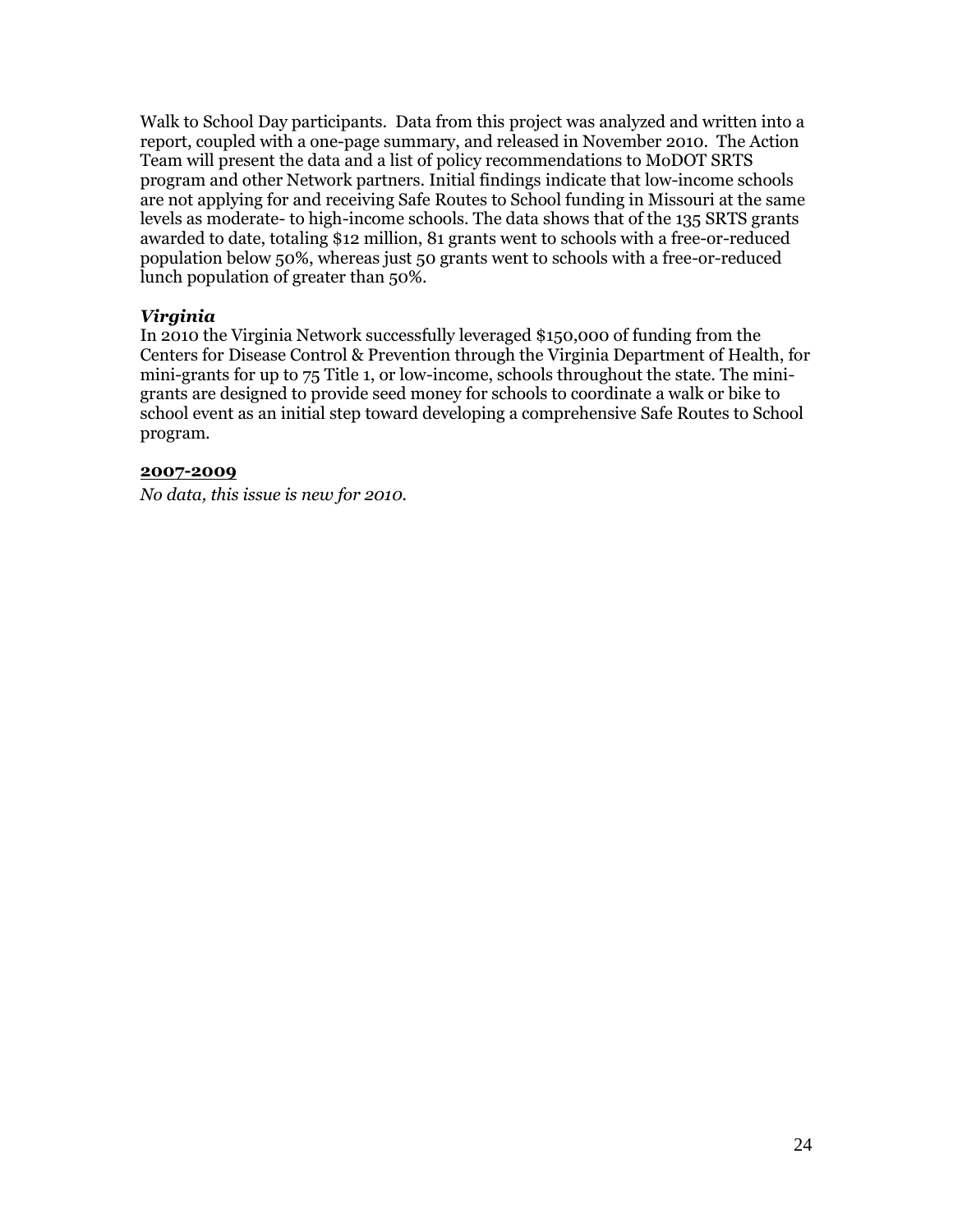### *Wellness*

*The Child Nutrition and WIC Reauthorization Act of 2004 required school districts participating in the National School Lunch Program or other child nutrition programs to adopt and implement a wellness policy. One requirement is that the wellness policies include goals for increasing physical activity levels of students. Some states have developed model wellness policies, which provide an important avenue for linking Safe Routes to School to increasing student physical activity levels. Local school wellness policies can also be a means of institutionalizing Safe Routes to School within schools. Networks work to insert Safe Routes to School language into state model policies and promote Safe Routes to School to school district wellness committees.*

### **2010**

### *Virginia*

The Virginia Network was instrumental in encouraging the state Department of Education to include SRTS language into its wellness programs, and in 2009, the department began to capture survey information from schools around the state that encourage walking and biking within their wellness policies. The Virginia Network is now embarking upon a project with the Department of Education to develop a presentation or webinar to give to school wellness committees, focusing on best practices for implementing SRTS in schools.

#### **2007-2009**

### *Georgia*

The Georgia Network quickly realized the opportunity presented by federally-mandated school district wellness policies. Georgia Network partners worked together to spread the word to school district personnel throughout the state about the role Safe Routes to School can play in student wellness efforts. After receiving information from the Georgia Network, the Georgia Department of Education added information about Safe Routes to School to their presentations and materials on wellness policies that were used at three education conferences in the summer of 2008. The Georgia Network continues to monitor the implementation of wellness policies and provide advice to schools about how to include Safe Routes to School into the physical activity component of local school wellness policies.

### *Kentucky*

According to the latest *F as in Fat: 2009* report from the Trust for America's Health, Kentucky ranks fourth for the percentage of children who are obese and overweight. These alarming statistics have drawn attention across the state. In response, the Kentucky Network prioritized working with school districts to show them how Safe Routes to School programs can increase physical activity, help students achieve daily physical activity goals and help address the obesity epidemic. The Chair of the Kentucky Network, Lt. Governor Daniel Mongiardo, approached some non-network organizations with broad reach into school systems and ultimately engaged the help of the Kentucky Department of Public Health"s Wellness & Health Promotions Branch, the Built Environment Committee of the Partnership for a Fit Kentucky, the Department of Education"s Coordinated School Health program and Action for Healthy Kids. Together, the Kentucky Network and these additional partners are advocating that schools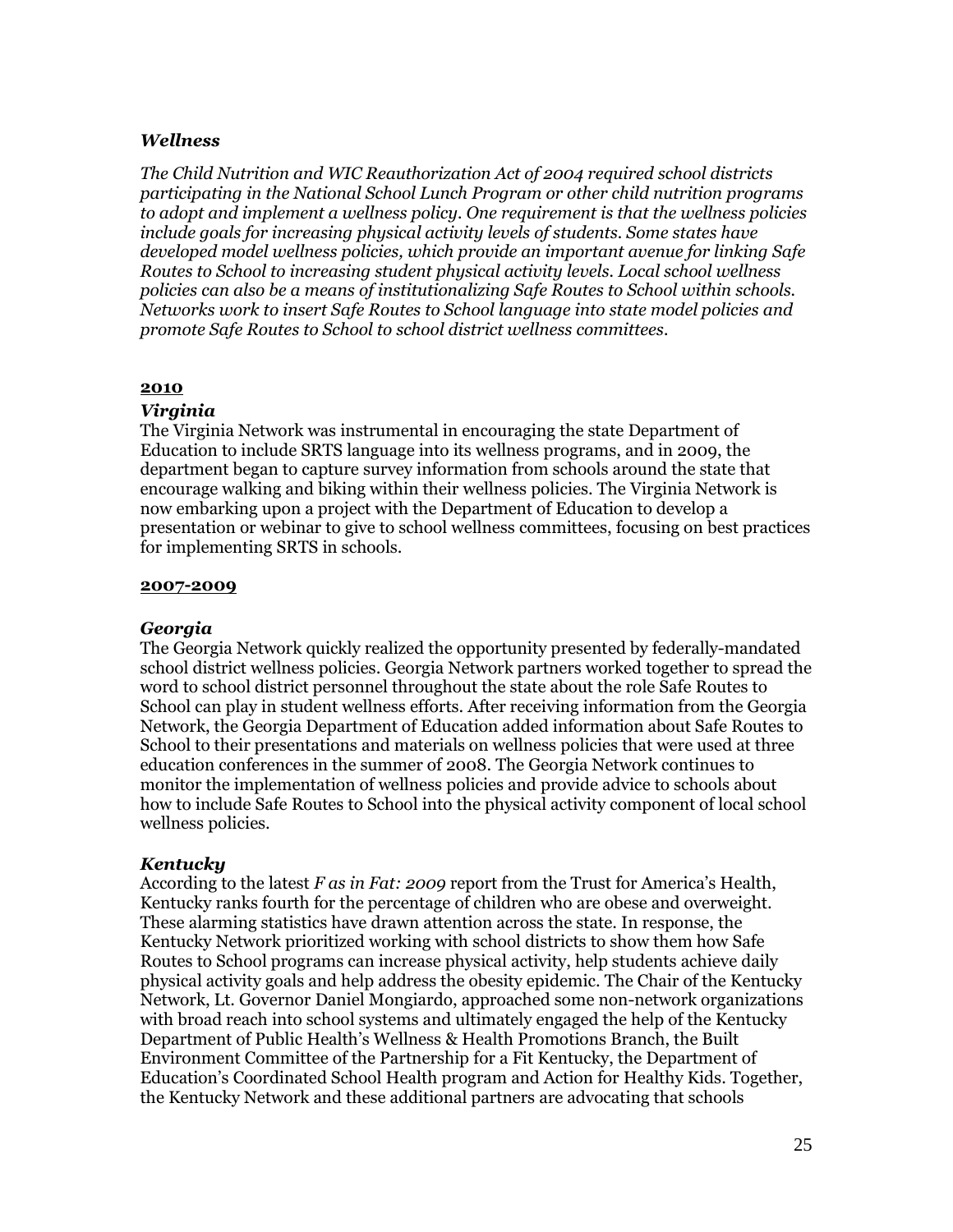throughout Kentucky add SRTS-specific language into their wellness policies. The Kentucky Network continues the push on this policy, and presented at three statewide conferences in 2009 targeted to health and education personnel: the Health Coordinators conference, the Action for Healthy Kids conference and the Growing Healthy Kids conference.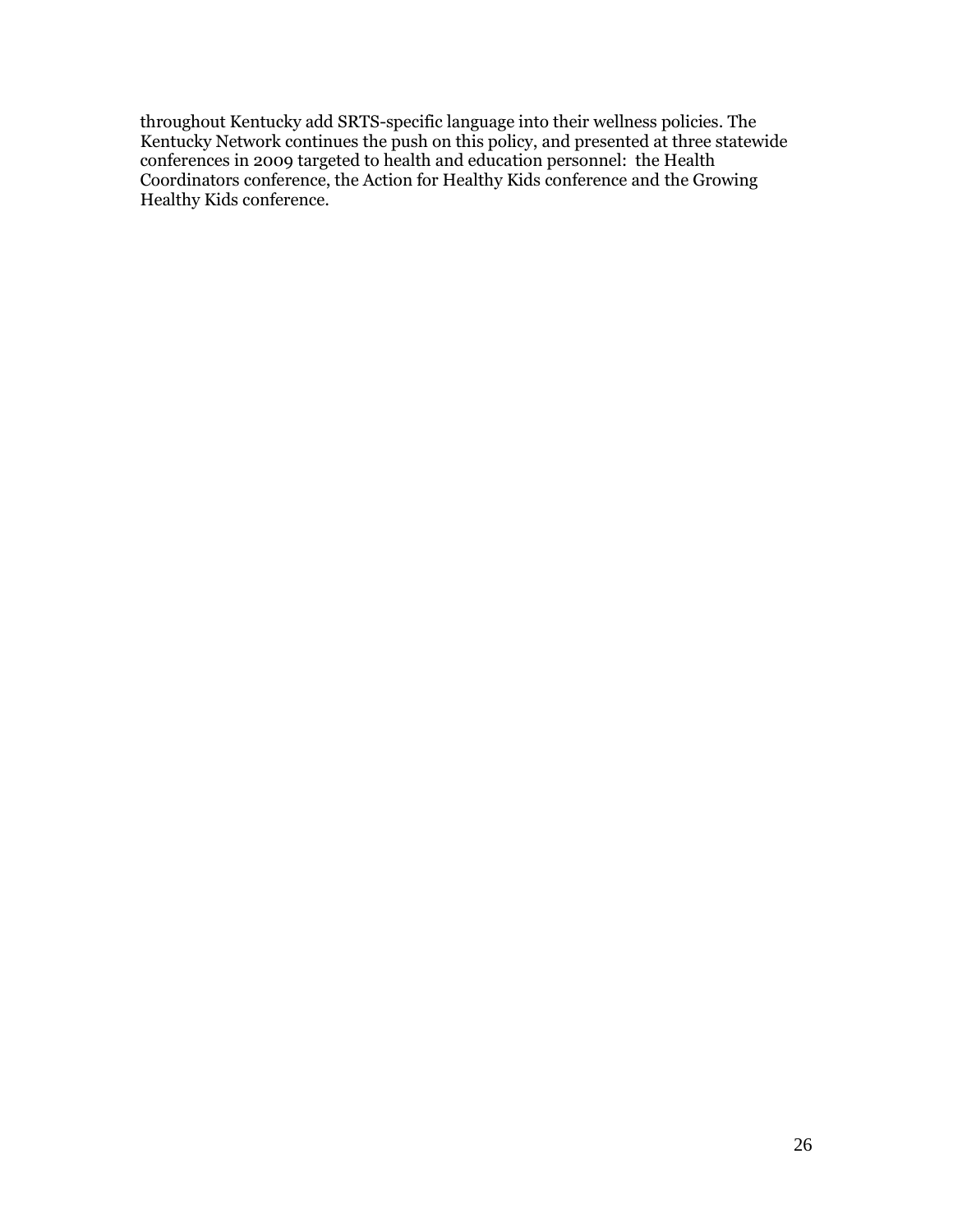### *Regional Networks*

*The Regional Network Project launched in Southern California and the Washington DC region in January 2010 (Atlanta, Georgia will launch in January 2011), thanks to funding from Kaiser Permanente. These three regional networks operate within jurisdictions that also have a SRTS State Network (CA, DC, GA), and leadership is provided by the same contracted organization or a SRTS National Partnership staffer, for both policy change efforts. The regional networks work to improve their regional government's Regional Transportation Plan, create champions among the county commissioners who lead their regional government, and also work to ensure that the regional jurisdictions –counties and cities – implement and augment these plans, to create support and funding for SRTS and related programs and projects.*

### **2010**

### *Atlanta, Georgia*

In June 2010 the SRTS National Partnership embarked upon strategic state and regional network positioning in Georgia, working with Georgia Network leaders to assess the structure of the Georgia Network and to prepare to launch the Atlanta Regional Network, focusing on the Atlanta Regional Commission"s *Regional Transportation Plan*. As part of the State Network Project since 2007, the Georgia Network has realized some notable policy successes, including the successful push to get the Georgia Department of Transportation (GDOT) SRTS program launched in 2008, after three years of delay. The Georgia Network also recognizes the significant need in Georgia and the Atlanta region to promote SRTS as a health initiative; in November 2010 the SRTS National Partnership worked out an agreement with the National Association of Chronic Disease Directors (NACDD) to facilitate the Georgia state and regional project beginning in January 2011. NACDD also hosts the Florida SRTS Network and has proven its effectiveness there. This national health organization is headquartered in Atlanta and has significant connections to the Georgia health community, a feature that will undoubtedly strengthen the Georgia Network"s efforts to grow as a policy change leader in Georgia and to promote SRTS as a health initiative. Georgia Bikes! will chair the Georgia Network and Atlanta Regional Network in 2011, continuing the network"s strong connections to the transportation sector.

### *Southern California*

### **Building a Coalition of Stakeholders**

The Southern California Regional Network began in January 2010 by recruiting partners and developing champions through key meetings, conferences and events, and has since grown into a coalition of more than 250 partners. The SoCal Regional Network presented at the *LA StreetSummit* 2010 in March 2010, the Los Angeles County Metropolitan Transportation Agency"s *Metro 2010 Pedestrian Symposium* May 2010, Los Angeles Mayor"s Bike Summit August 2010, a Riverside County Health Coalition meeting in October 2010, and *Mobility 21*, an annual regional transportation summit, in October, 2010, marking the first time *Mobility 21* has had a bicycle and pedestrian perspective included in their conference agenda. The SoCal Regional Network was also featured in the following news outlets in 2010: LA Daily News, KPCC, Streetsblog and CityFix.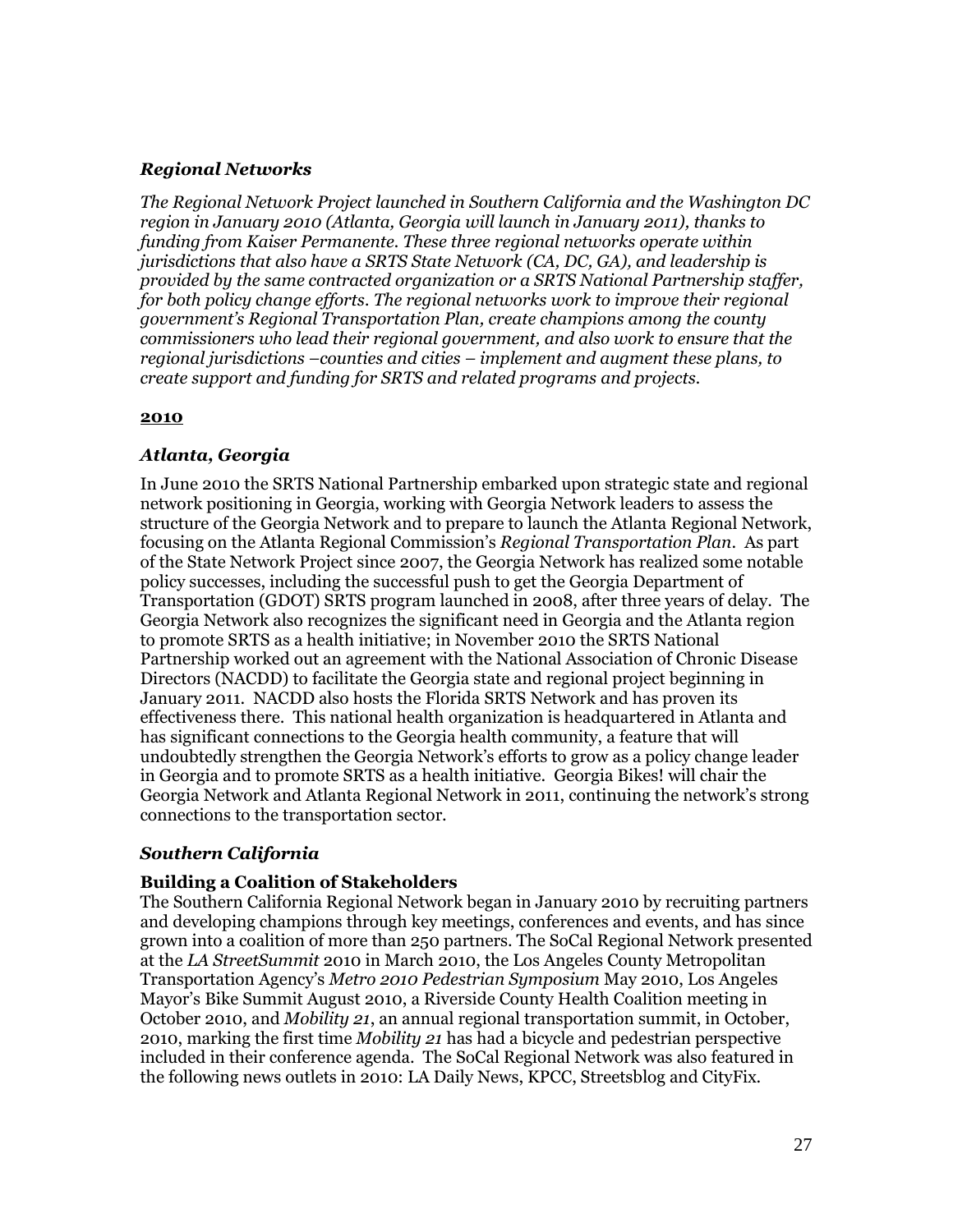### **Setting the Stage**

The Southern California Regional Network developed a Policy Platform and an Action Plan to carry out its Platform goals, with a specific focus on the Southern California Association of Governments" (SCAG) *Regional Transportation Plan*, which is prior years only dedicated 0.5% of funding to walking and bicycling while these modes represent more than 12% of trips in the region. The SoCal Regional Network solicited input on the draft platform from all six County Transportation Commission CEO"s and their key staff. The SoCal Regional Network will begin soliciting formal endorsements of the platform by stakeholder organizations in early 2011, and conducting more outreach to SCAG"s staff and Regional Commissioners.

### **Building County Support: Los Angeles Metro**

An early policy success began in fall 2010 when the SoCal Regional Network was asked by the Los Angeles County Metropolitan Transportation Agency"s sustainability team to present on the importance of Complete Streets and ideas and strategies for developing a citywide strategic Safe Routes to School plan. The SoCal Regional Network Organizer also testified before the Los Angeles Transportation Committee on the benefits of funds to develop a data-driven citywide SRTS Plan. This SoCal Regional Network outreach has made a difference; while still in draft form, the *2010 City of Los Angeles Bicycle Plan* includes significant input from the SoCal Regional Network on language pertaining to SRTS and complete streets, including development of a strategic citywide SRTS plan. The 2010 Plan designates an ambitious 1680-mile bikeway system and introduces a commitment to increase, improve and enhance bicycling in the city as a safe, healthy, and enjoyable means of transportation and recreation. In support of this commitment are three goals: to increase the number and types of bicyclists who bicycle in the City, make every street a safe place to ride a bicycle, and make the City of Los Angeles a bicycle friendly community.

### *Greater Washington D.C. Metropolitan Area*

### **Setting the Stage**

The Greater Washington DC Area Regional Network, founded in January 2010, finalized a Policy Platform and an Action Plan in June 2010 to carry out its platform goals, with a specific focus on the Metropolitan Washington Council of Governments' (MWCOG) Regional Transportation Plan. The DC Regional Network has already achieved an early policy success by convincing the National Capitol Region Transportation Planning Board (TPB) to recognize and support Safe Routes to School in the region. DC Regional Network outreach to the TPB staff and comments submitted by the regional network resulted in the TPB directing their staff to keep member jurisdictions informed and aware of the availability of SRTS funding and to work to add SRTS projects as separate line items in the MWCOG"s Transportation Improvement Program.

# **Bicycle/Pedestrian Plan**

In early 2010, public input was being solicited by the National Capital Region Transportation Planning Board's (TPB) Bicycle and Pedestrian Subcommittee for the update of the *Bicycle and Pedestrian Plan for the National Capital Region*. The Plan identifies the capital improvements, studies, actions, and strategies that the region proposes to carry out by 2030 for major bicycle and pedestrian facilities. This is the first all-new regional plan specifically for bicycle facilities since 1995, and represents the firstever regional pedestrian facilities plan. In February of 2010, the DC Regional Network worked with the Washington Area Bicyclists Association to draft language that